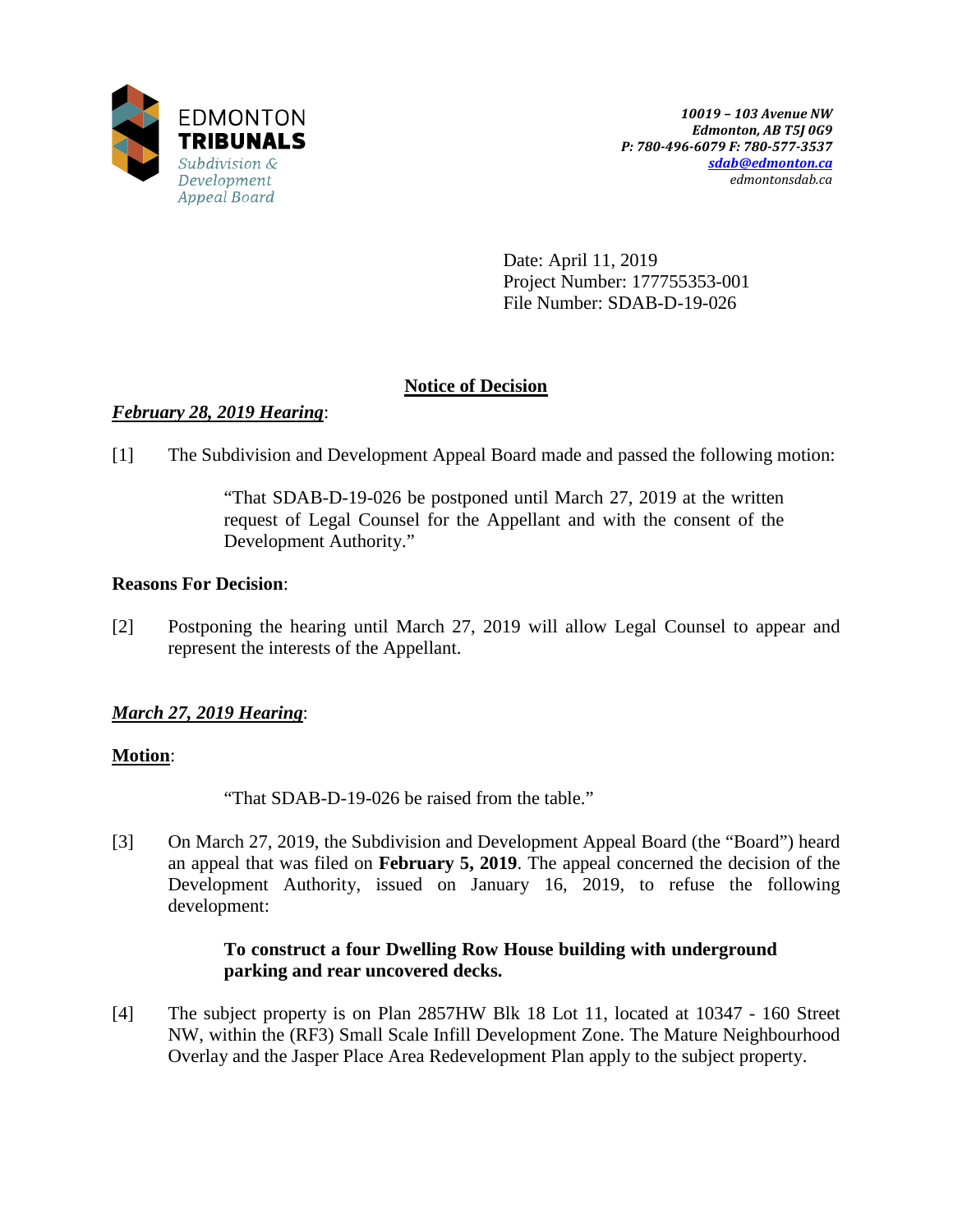- [5] The following documents were received prior to the hearing and form part of the record:
	- A copy of the Development Permit application with attachments, proposed plans, and the refused Development Permit;
	- The Development Officer's written submission;
	- The Appellant's reasons for appeal;
	- A written submission from Legal Counsel for the Appellant, including revised drawings; and
	- One online response in opposition to the proposed development.

#### **Preliminary Matters**

- [6] At the outset of the appeal hearing, the Presiding Officer confirmed with the parties in attendance that there was no opposition to the composition of the panel.
- [7] The Presiding Officer outlined how the hearing would be conducted, including the order of appearance of parties, and no opposition was noted.
- [8] The appeal was filed on time, in accordance with section 686 of the *Municipal Government Act*, RSA 2000, c M-26.

#### **Summary of Hearing**

- *i) Position of the Appellant, J. Murphy, Q.C., Ogilvie LLP, representing the property owner, B. Suchora, and T. Ziola, Architect:*
- [9] The City is moving towards the development of higher density housing in redeveloping older neighbourhoods to take advantage of the available land.
- [10] Several photographs were referenced to illustrate the location of the subject site and the surrounding area. There are schools and a church located north of 104 Avenue, across from the subject site. There is an older single detached house with a large detached garage located on the adjacent lot to the south.
- [11] Row Housing is a permitted use in the (RF3) Small Scale Infill Development Zone and the general purpose of the Zone provides that up to four principal dwellings may be accommodated on a site.
- [12] The proposed development complies with the locational requirements for Row Housing and the subject site is not overdeveloped in terms of scale or density. The subject lot is a 50 feet by 150 feet rectangular lot that meets the lot width requirement and exceeds the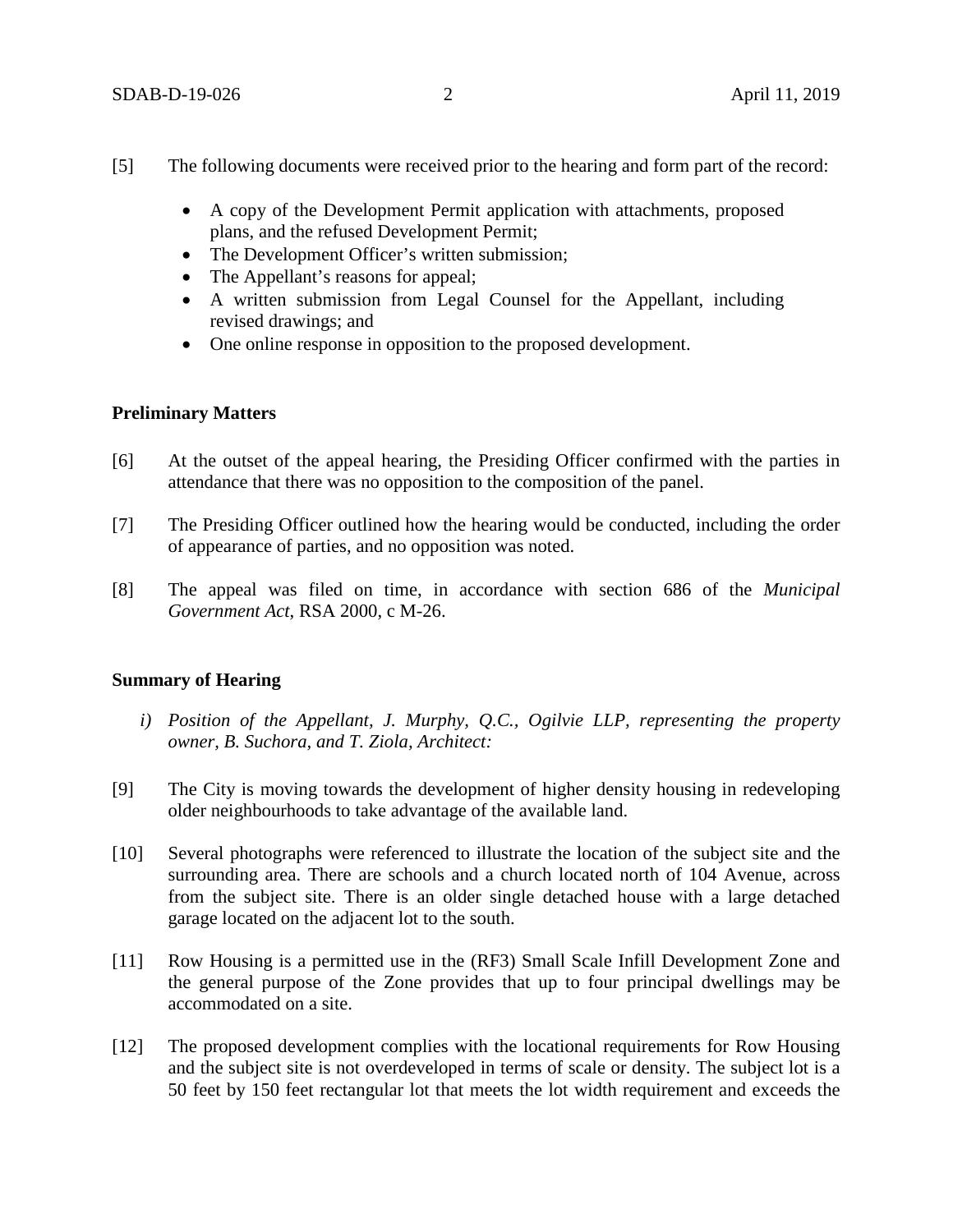lot depth requirement. The proposed development is 8.8 metres in Height which is less than the maximum allowable Height and meets the maximum allowable Site Coverage requirement of 45 percent.

- [13] Row Housing consisting of four dwelling units must align east/west on the subject site, facing 104 Avenue.
- [14] The *Edmonton Zoning Bylaw* (the *Bylaw*), pursuant to section 6, contains the following definitions:

**Front Lot Line** means the property line separating a lot from an abutting public roadway other than a Lane. In the case of a Corner Lot, the Front Line is the shorter of the property lines abutting a public roadway, other than a Lane.

**Front Setback** means the distance that a development or a specified portion of it, must be setback from a Front Lot Line. A Front Setback is not a Front Yard, Amenity Space or Separation Space.

**Rear Lot Line** means either the property line of a lot which is furthest from and opposite the Front Lot Line, or, where there is no such property line, the point of intersection of any property lines other than a Front Lot Line which is furthest from and opposite the Front Lot Line.

**Rear Setback** means the distance that a development or a specified portion of it, must be setback from a Rear Lot Line. A Rear Setback is not a Rear Yard, Amenity Space or Separation Space.

**Side Lot Line** means the property line of a lot other than a Front Lot Line or Rear Lot Line

**Side Setback** means the distance that a development or a specified portion of it, must be setback from a Side Lot Line. A Side Setback is not a Side Yard, Amenity Space or Separation Space.

- [15] In this circumstance, these definitions cause considerable confusion because the front of the development faces 104 Avenue, the "front lot line" is deemed to be the shorter boundary that faces 160 Street and the "rear lot line" is deemed to be the shorter boundary facing the alley to the east.
- [16] The RF3 Zone regulations recognize the front and side lot line issues for Row Housing of the type of building orientation being proposed.
- [17] Section 814.3(3)(b) of the Mature Neighbourhood Overlay states "where a Site Width is greater than 12.0 m and less than 18.3 m, the Side Setback requirements of the underlying Zone shall apply."

Section 140.4(14)(c) and (d) of the RF3 Zone state: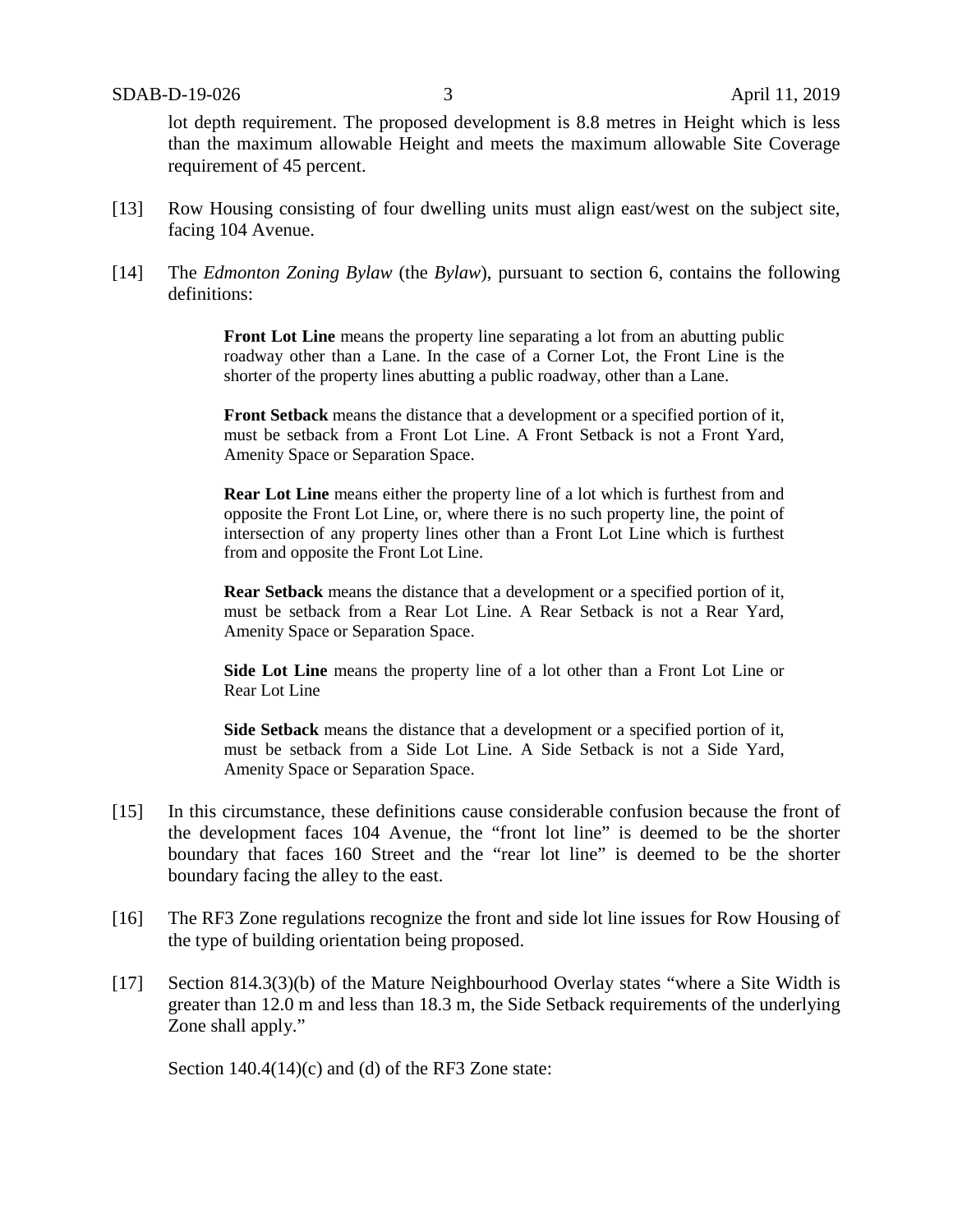Side Setbacks shall be established on the following basis:

- (c) on a Corner Site where the building faces the flanking Side Lot Line, the minimum Side Setback abutting the flanking Side Lot Line shall be 2.0 m. However, if a building facing the flanking Side Lot Line has an attached Garage that faces the flanking Side Lot Line, the Side Setback from the flanking Side Lot Line to the Garage shall be a minimum of 4.5 m; and
- (d) on a Corner Site where the building faces the flanking Side Lot Line, Row Housing, Stacked Row Housing and Apartment Housing shall provide a minimum interior Side Setback of 3.0 m.

The proposed development flanks onto 104 Avenue and each Side Setback is 3.0 metres, which meets the minimum required Side Setback regulations.

- [18] As noted by the Development Officer, the only great concern is the impact of the Mature Neighbourhood Overlay on the determination of the Rear Setback. It is their opinion that the impact results in an unfair and ironic hardship being placed on the developer because the lot is too large.
- [19] Section 140.4(13) of the RF3 Zone states:

The minimum Rear Setback shall be 7.5 metres, except on a Corner Site, where a Dwelling with an attached Garage faces the flanking public roadway, it may be reduced to 4.5 metres.

The proposed development complies with the required 7.5 metre Rear Setback although it would likely qualify for the reduced Rear Setback of 4.5 metres.

- [20] Section 814.3(4) of the Mature Neighbourhood Overlay requires the Rear Setback to be 40 percent of the Site Depth for all forms of development without any regard to the fact that the Overlay applies to Row Housing developments in the RF3 Zone. The result is that the easterly 60 foot portion of the lot would be rendered undevelopable except for a single storey garage structure. This is simply not supportable in terms of the redevelopment of the area as envisioned in the Jasper Place Area Redevelopment Plan (the "ARP"); the location of the site relative to the school and other institutional uses located north of the site; the waste of density opportunities otherwise provided by the RF3 Zoning; nor in terms of increased land costs that purchasers of the proposed housing units would have to bear.
- [21] The Mature Neighbourhood Overlay was initially adopted for a specific area located off Whyte Avenue as well as some lots along 126, 127 and 128 Street, north of Stony Plain Road. Houses in these areas were oriented towards the street with garages at the rear of the lots taking access off the lane. The rear yard requirement made sense for single detached housing but it does not for the subject site which is a corner lot that is large enough to accommodate a row housing development and is in keeping with the ARP. It was their opinion that applying this requirement to Row Housing developments was an oversight.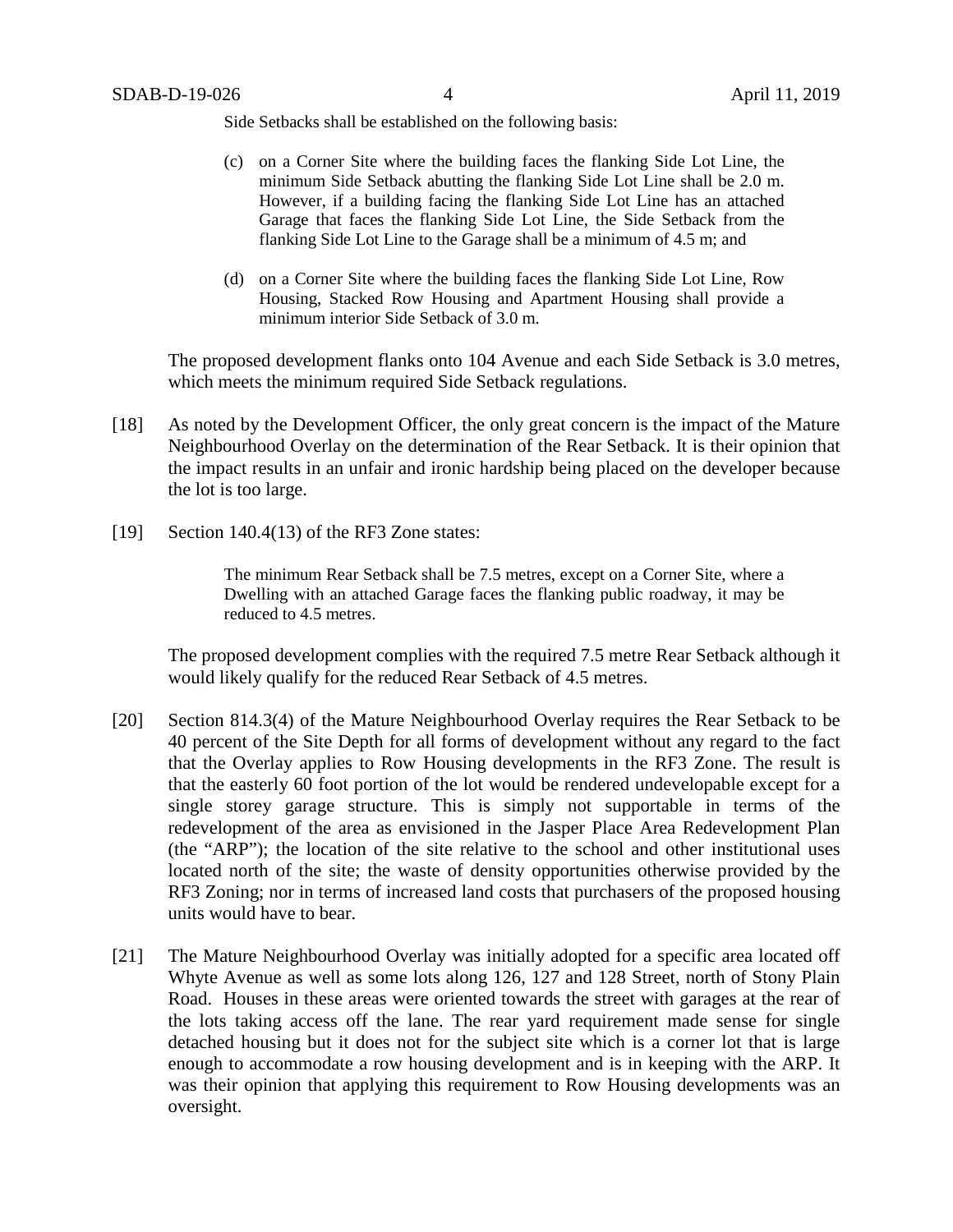- [22] The subject site is located in an area that has been identified for Active Edge Housing in the ARP. The purpose of Active Edge Housing is to support a safe neighbourhood by focusing on a variety of ground-oriented housing opportunities around parks and open spaces to increase overlook in these areas, and to create strong neighbourhood frontages along key community corridors and across from multi-family housing.
- [23] It was noted that the only response received from an affected property owner addressed a concern regarding increased crime in the neighbourhood. However, this concern will be addressed by developing more affordable housing that will attract young families.
- [24] Three row housing units with a one storey garage could be developed on this site instead of the four proposed units but it would not be in keeping with the ARP which is to revitalize the street and improve the character of the neighbourhood. Reducing the number of dwelling units would also increase the cost of carrying the land which would have to be split between three units instead of four units and would raise the price of each unit by \$75,000.00.
- [25] The Development Officer determined that a relaxation in the Rear Setback would allow for an extension of the proposed development along the south boundary of the site which would be detrimental to the neighbour to the south. A private lane is proposed on the south side of the site to accommodate double car garages for each dwelling unit. This will allow all parking to occur on site instead of on the street.
- [26] The initial intention of the developer was to have vehicles access the below ground garages from the alley to the east and take egress onto 160 Street to the west which would comply with the requirements of section 814.3(17) of the Mature Neighbourhood Overlay. Subsequently, Transportation Services advised that they preferred that access be taken from 160 Street with egress occurring through the alley to address traffic safety issues. The Appellant obliged and revised the plans to accommodate this request
- [27] In most cases, the Development Officer would have granted this variance in light of the circumstances and to address the traffic safety concerns identified by Transportation Services. However, in this case, the Development Officer determined that he could not grant a variance because the "lane access only" provisions of the Mature Neighbourhood Overlay are repeated in the applicable section of the ARP and he was bound to comply with the provisions of the statutory plan.
- [28] Section 687(3)(a.2) of the *Municipal Government Act* also requires the Board to comply with any applicable statutory plans.
- [29] The Alberta Court of Appeal has addressed this circumstance where a restriction contained in a land use bylaw that might otherwise be varied by the Board through the authority provided under section 687(3)(d) of the *Municipal Government Act* is repeated in a statutory plan.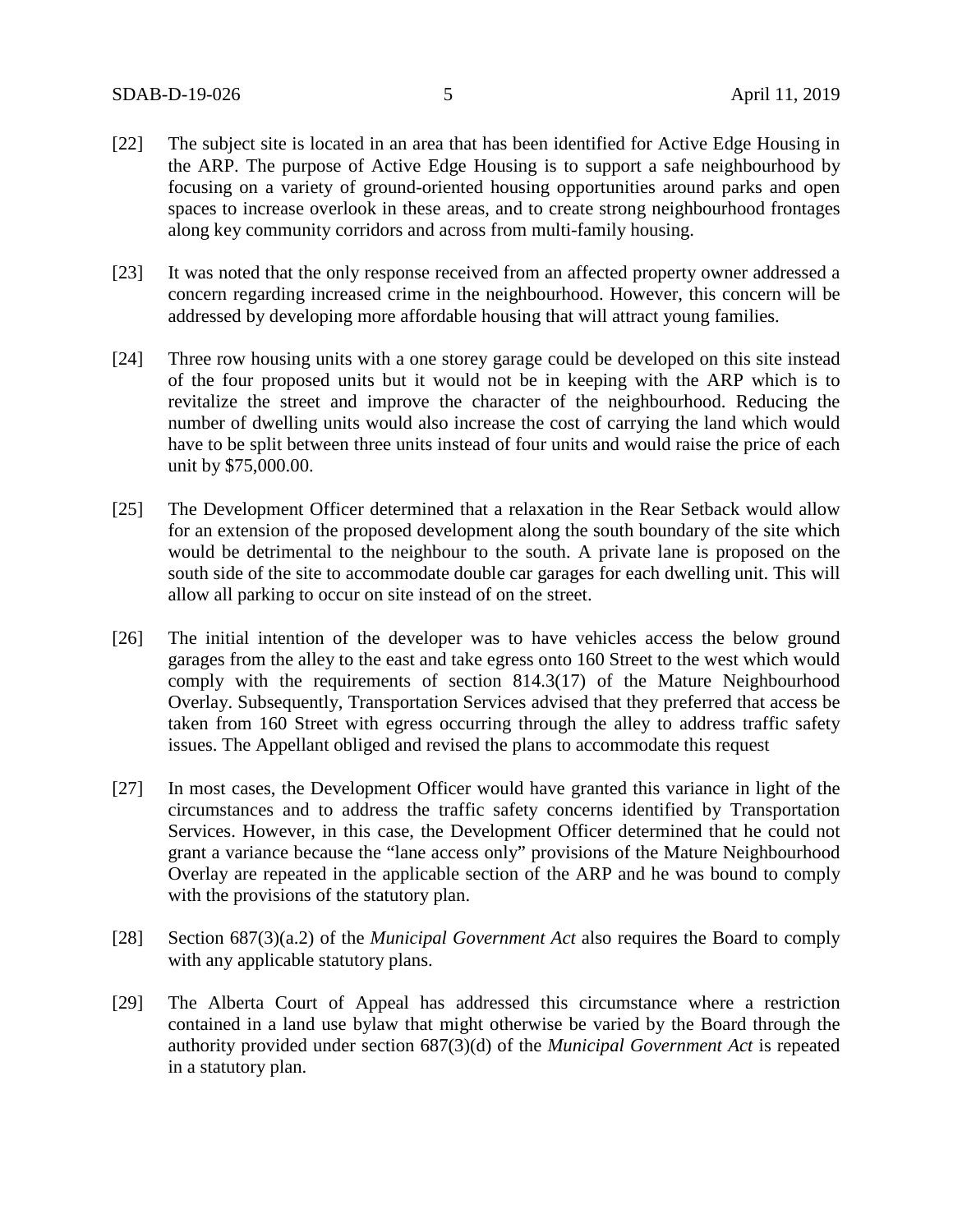The Court of Appeal case, *Bridgeland Riverside Community Association v. Calgary (City)*, 1982 ABCA 138 determined that the Board's variance powers are, in effect, sacrosanct and cannot be sterilized by repeating an otherwise variable land use bylaw development standard in a statutory plan. In such a circumstance, the plan is to be "read down" to the land use bylaw.

- [30] In *Planning Law and Practice in Alberta*, Professor F. Laux agreed with this decision and concluded that ostensibly mandatory provisions contained in a municipal statutory plan are not necessarily binding on planning authorities.
- [31] It was Mr. Murphy's opinion that the *Bylaw* considers access and egress differently because egress is not addressed at all.
- [32] His client is willing to accept an approval with either access/egress configuration, but would prefer to accommodate the configuration suggested by Transportation Services.
- [33] The proposed four front patios are 0.5 metres from the flanking Side Lot Line along 104 Avenue instead of 1.5 metres. The patios front onto 104 Avenue and face only the roadway and the frontage of the school building located across the Avenue. The proposed configuration supports the revitalization of the flanking roadway and is in keeping with the "Active Edge" housing principles of the ARP. The Development Officer did not address this variance requirement in his written submission because it will not impact the use, enjoyment or value of neighbouring properties and will not detract from the amenities of the neighbourhood. The patios, with the proposed landscaping will enhance the streetscape along 104 Avenue and therefore, enhance the amenities of the neighbourhood.
- [34] The four proposed decks on the south façade project 2.0 metres into the required 3.0 metre interior Side Setback and the proposed Privacy Screens on the four interior south side decks are 1.8 metres in height when measured from the surface of the decks. The intent of increasing the height of the Privacy Screening on the rear decks from 4 feet to 6 feet is to offset the extension of the decks into the required side yard and to provide added privacy protection to the lot to the south. The requested variances in combination with the extensive landscaping proposed along the south boundary of the site will ensure that there is limited or no privacy impacts on the property to the south. It was noted that no objections to the required variances were raised by neighbouring property owners.
- [35] The plans have been revised to correct an error that was made on the originally submitted plans. It was the architect's intention to create a structure that would have the visual impact of a typical six foot high fence with interior landscape screening behind it for the neighbour to the south. However, the submitted drawings indicated that the fence structure would sit on top of the required retaining wall resulting in a 10 foot high structure along the south boundary.
- [36] His client spoke with the most affected neighbour to the south when this development was first being contemplated and asked if they were interested in selling their property.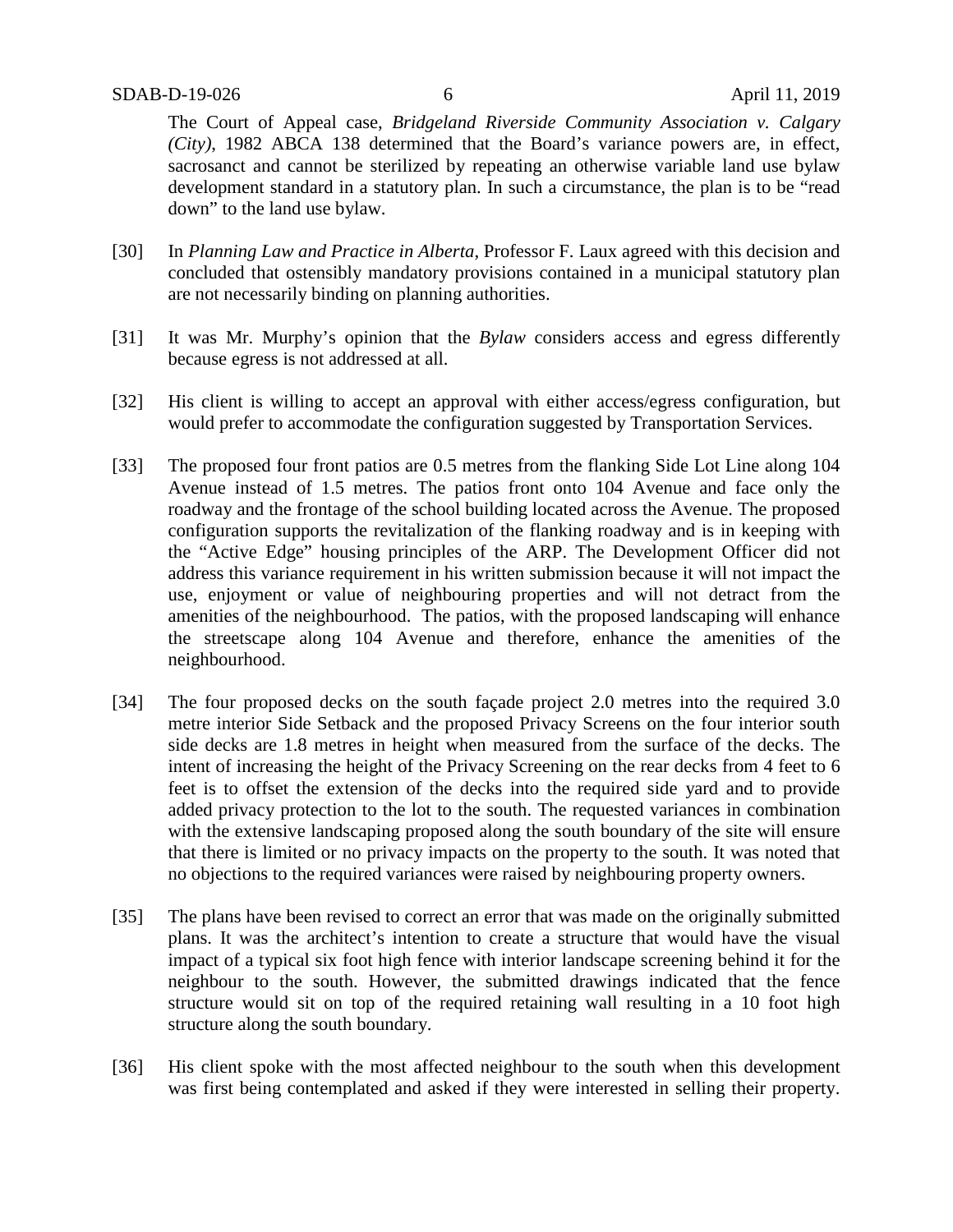This neighbour is aware that a Row House is being developed on the site and has been informed on two different occasions that the development permit process is moving forward. No objections have ever been raised by this property owner and the only objection received is from a neighbour who resides some distance away and has a general concern about the development of Row Housing.

- [37] His client has addressed the Development Officer's concerns regarding the neighbouring lot to the south by reducing the number of habitable rooms on the south façade from eight to four (50 percent of the bedrooms were relocated from the south façade to the north and were replaced with closets and bathroom facilities that only require higher and smaller dimension windows); and Privacy Screening will be provided as well as an extraordinary level of vegetative screening as indicated on the Landscaping Plan.
- [38] Section 11.1(1)(f) of the *Bylaw* states that "the Development Officer shall receive all applications for development and may relax a regulation in a Zone or other Section of this Bylaw in accordance with the regulations contained in that Zone or Section, or may relax regulations in accordance with Sections 11.3 and 11.4, and in such case, the development applied for shall be a Class B Discretionary Development".

This section does not say that it becomes a Discretionary Use, it is a Class B Discretionary Development which means it retains its character as a Permitted Use that requires variances.

- [39] A Court of Appeal decision, *Chrumka v. Calgary (Development Appeal Board),* 1981 ABCA 282 was referenced. In its decision, the Court determined that a development cannot be a Permitted Use and a Discretionary Use at the same time. Even though this case was heard in 1981 it is still relevant and relied upon by the Court of Appeal.
- [40] The variances required have to be assessed pursuant to section 687(3)(d) of the *Municipal Government Act* and the test is whether or not the proposed development would unduly interfere with the amenities of the neighbourhood or materially interfere with or affect the use, enjoyment or value of neighbouring parcels of land.
- [41] The property owner has been working on this development since 2015 in order to create the best outcome for the neighbourhood while providing affordable infill housing. The property owner and the Architect have worked with the Development Officer in an attempt to reduce any negative impacts of the required variances.
- [42] Mr. Murphy and Ms. Ziola provided the following information in response to questions from the Board:
	- a) Each unit has a front porch and a rear patio which provides amenity space that complies with the *Bylaw* requirements.
	- b) There is a school yard located across the street which is in keeping with the policies for Active Edge Housing to develop higher density housing close to open spaces.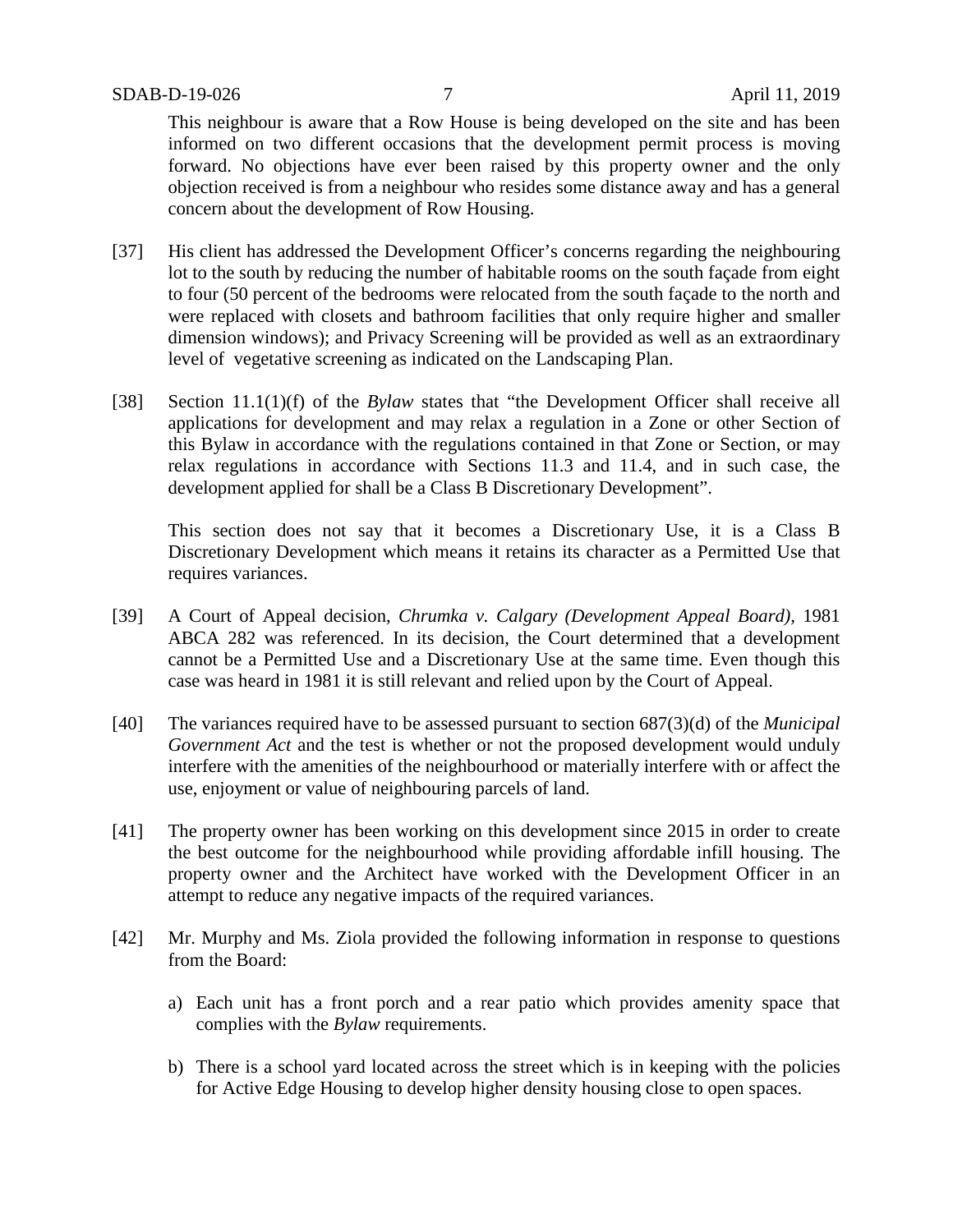- c) The school is currently operating and attracting young families to the neighbourhood.
- d) The proposed drive aisle along the southern boundary is located on private property and is not meant to be a public thoroughfare. A gate can be installed if required.
- e) The rear patios are raised four feet off the ground and will extend over several columns in order to accommodate driveway access below.
- f) Privacy Screening will encompass the entire rear patio for each unit and extensive landscaping will be provided along the south property line.
- g) The City has been supportive of the development of four units on this site and has worked with the Architect to make improvements to the proposed development.
- h) The revised plans have reduced the height of the fence along the south property line to six feet and the height of the fence in the front yard to four feet. It was noted that the front yard is considered to be the area between the front lot line and front façade of the building and that the height of the fence in this area will not exceed four feet.
- i) The fence revisions to the proposed plans are *de minimis* and can be considered by the Board.
- j) The recommended conditions provided by the Development Officer have been reviewed and are acceptable.

#### *ii) Position of the Development Officer, K. Bacon:*

- [43] It is not impossible to develop a four dwelling Row House in a RF3 Zone. In most instances it results in narrower dwelling units, between 17 ½ and 18 feet wide. In this case the proposed dwelling units are between 22 and 24 feet wide and that is part of the reason why the structure projects into the Rear Setback.
- [44] The intent of the Mature Neighbourhood Overlay when it was implemented in 2001 was quite general. Council wanted new development in older neighbourhoods to respect the development pattern that existed, particularly the fact that there was no vehicular access from the front roadway. Most properties had rear detached garages that were accessed from the lane. The Overlay addressed the problem that resulted with the development of two car front attached garages and a driveway through the front yards that allowed vehicles to back out over City sidewalks.
- [45] The following information was provided in response to questions from the Board: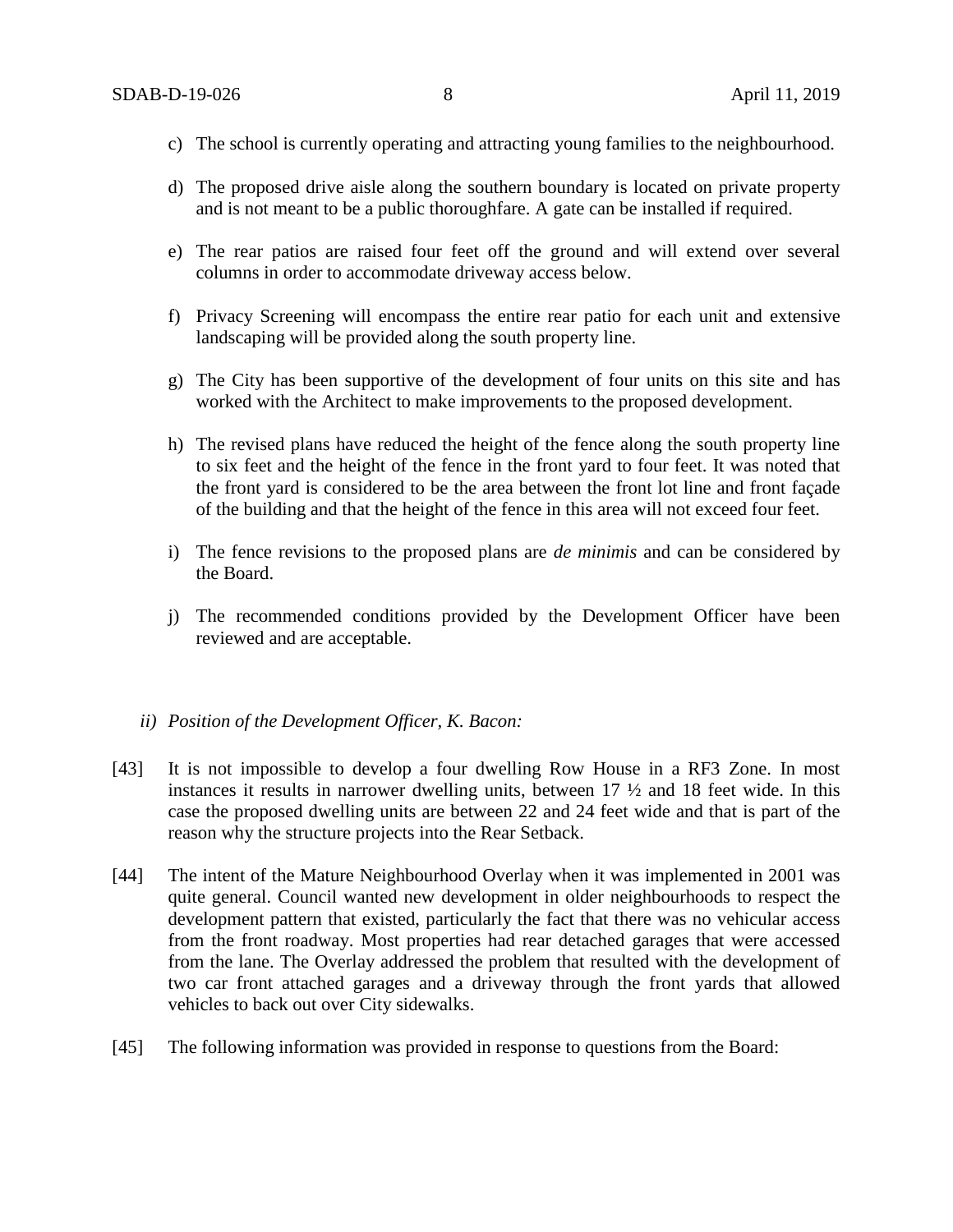- a) He had an opportunity to briefly review the revised plans and it was his opinion that the revision to include a six foot high fence along the south side lot line is an improvement. He confirmed that the front yard is the area between the front lot line and the front façade of the dwelling. Therefore, the fence in the front yard should be a maximum of 1.2 metres in height.
- b) His main concerns are the proposed access from 160 Street and the deficiency in the minimum required Rear Setback.
- c) The proposed Rear Setback variance means that the south side façade of the proposed Row House facing the abutting lot is 10.8 metres longer than allowed. In addition, this extra 10.8 metres of building is two storeys high. The retaining wall and fence along the south property line will create a 45-metre long wall for the neighbour to the south. The longer façade will also result in additional windows overlooking into the abutting site to the south which creates privacy concerns. It was noted that the developer has tried to ameliorate this issue through the provision of landscaping.
- d) The Mature Neighbourhood Overlay requires that vehicular access be from a lane where a lane exists. This requirement was re-affirmed in Charter Bylaw 18637 which was passed on December 10, 2018. The amendment states "where the Site abuts a Lane, vehicular access shall be from the Lane and no existing vehicular access from a public roadway other than a Lane shall be permitted to continue".
- e) This site abuts a lane along the east property line and a new front driveway off of 160 Street is proposed where a front driveway currently does not exist. The driveway will break up the pedestrian sidewalk and the environment along 160 Street.
- f) BYU Policy 1 of the ARP, *Active Edge Housing*, requires the Development Officer to ensure that parking access is from the laneway.
- g) Several options to provide access and egress from the lane were explored but the cost was prohibitive.
- h) The proposed development provides amenity areas that comply with the *Bylaw* requirements and it was noted that the subject site is located across the street from a school and a park.
- i) Consultation with neighbours was done in reference to the variances required to the Mature Neighbourhood Overlay. Property owners who reside within 60 metres of the subject site and the Community League were notified. He did not receive any calls from affected property owners regarding the proposed development. Only one e-mail response was received in opposition to the development. However, the concerns did not address the variances of the Mature Neighbourhood Overlay. A response was not received from the Community League.
- j) It is common to see Row Housing developments on corner lots in RF3 Zones.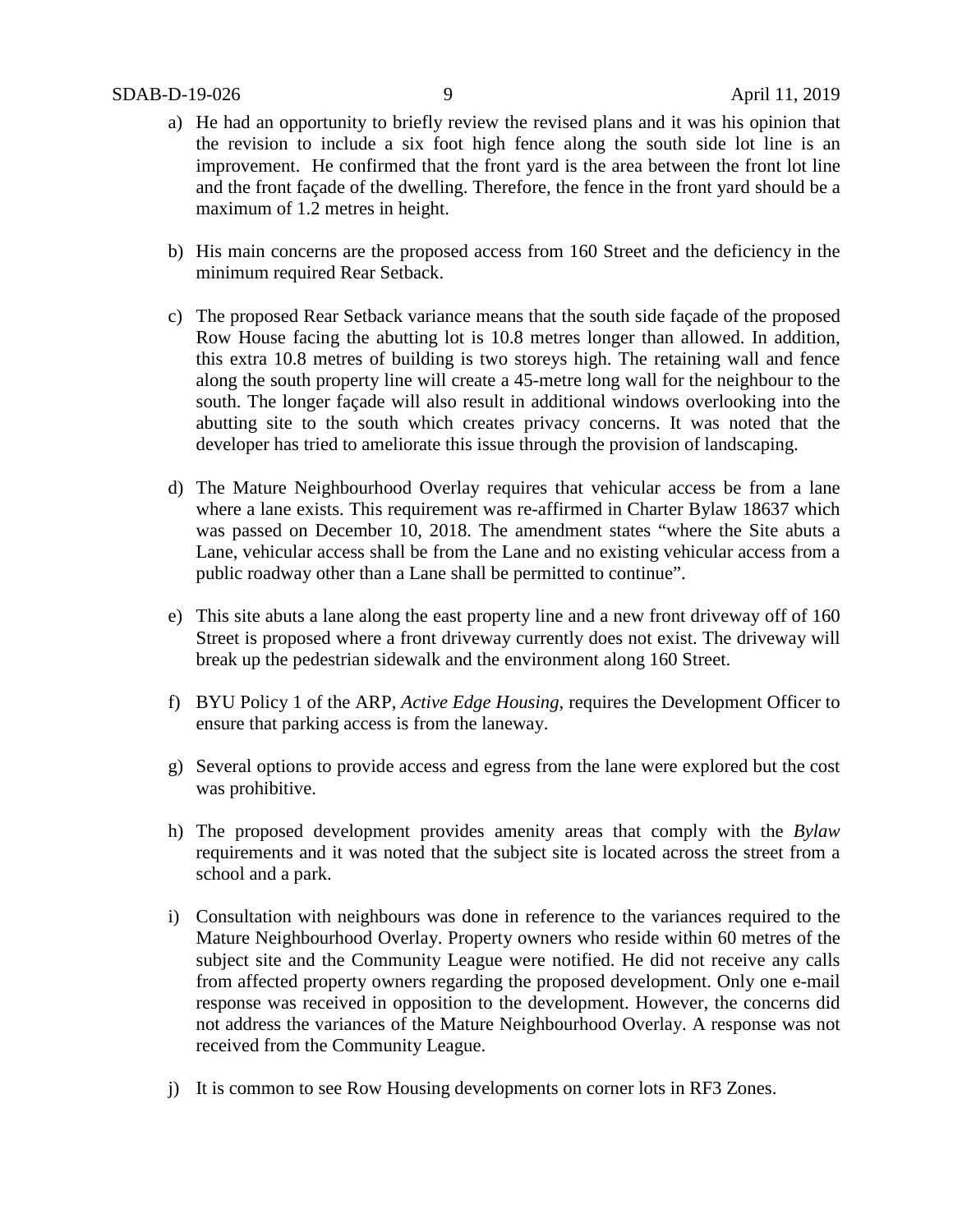- k) The adjacent lot to the south is not large enough to accommodate Apartment Housing or Row Housing but it would be possible to develop a Semi-detached House with Secondary Suites.
- l) The 40 percent Rear Setback requirement will allow amenity space in the rear yard as well as the construction of a rear detached garage which has to be contained within the rear 12.8 metres of the lot. This leaves between four to five metres between the house and the garage that can be used as outdoor space.
- m) The raised patios are required because of the proposed driveway along the south property line. It was his opinion that the inclusion of privacy screening will address any overlook and privacy concerns for the neighbour to the south.
- n) An aerial photograph was referenced and it was noted that the Semi-detached House on the lot located across the lane to the east has a driveway that leads to the street. Mr. Bacon confirmed that this development was originally refused and approved through appeal to the Subdivision and Development Appeal Board.
- *iii) Rebuttal of the Appellant:*
- [46] It would be possible to develop four dwelling units on this lot and comply with the Rear Setback requirement but some of the design features would have to be given up including the width of the dwelling units.
- [47] The proposed three-bedroom units will attract families as will the school and the park facilities located across the Avenue.
- [48] Even if the dwelling units were reduced in width there would be eight bedroom windows along the south façade overlooking the lot to the south. One bedroom has been moved to front onto 104 Avenue which reduces the windows on the south façade by 50 percent.
- [49] The intent of the Mature Neighbourhood Overlay was to remove the development of front drive garages.
- [50] If it is the decision of the Board that a variance cannot be granted to allow vehicular access from 160 Street, vehicular access will be provided from the lane but it is their preference to comply with the request of Transportation Services.
- [51] The Landscaping Plan was reviewed in detail to describe the number and types of trees proposed.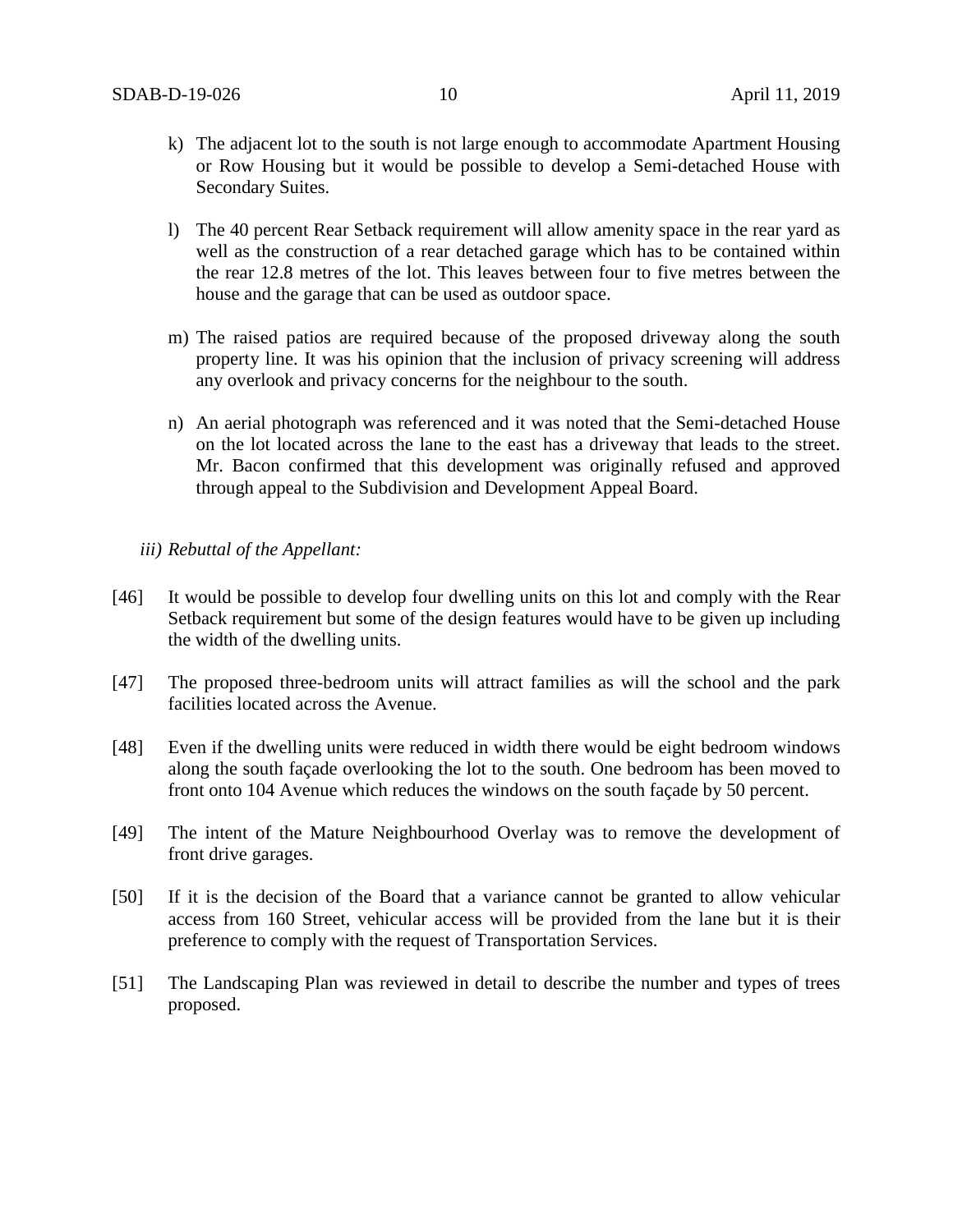### **Decision**

- [52] The appeal is **ALLOWED** and the decision of the Development Authority is **REVOKED**. The development is approved as applied for to the Development Authority, subject to the following **CONDITIONS**:
	- 1. The development is approved subject to revised Fence plans that were submitted and reviewed to include a reduction in the maximum allowable Height of the Fence in the south interior Side Yard to comply with section 49.1(e)(iii)*,* and the reduction in the maximum allowable Height of a Fence in the Front Yard abutting 160 Street, from the Front Lot Line to the edge of the building Façade, to comply with section  $49.1(e)(i)$ .
	- 2. Unless otherwise stated, all references to "section numbers" refer to the authority under the Edmonton Zoning Bylaw #12800, as amended.
	- 3. All access locations and curb crossings shall have the approval Subdivision Planning (Transportation) prior to the start of construction. Reference Section 53(1).
	- 4. The proposed 5m one-way inbound access from 160 Street located approximately 1.2 m from the south property line must be constructed as a commercial crossing access to City of Edmonton Complete Street Design and Construction Standards. The proposed one-way inbound directional access must be properly signed indicating the operation of the access. All signage must be provided on private property.
	- 5. There currently is no sidewalk along the south side of 104 Avenue adjacent to the site. A 1.5m concrete sidewalk must be constructed along 104 Avenue from 160 Street to the alley to facilitate the development, and to meet City of Edmonton Complete Street Design and Construction Standards. Specific details relative to the construction and alignment of the sidewalk will be reviewed at the engineering drawing stage.
	- 6. The owner must enter into an Agreement with the City for the following improvements:
		- a) construction of a 5m commercial crossing to 160 Street located 1.2m from the south property line; and
		- b) construction of a 1.5m concrete sidewalk along the south side of 104 Avenue from 160 Street to the alley for an approximate length of 45m.

The Agreement must be signed PRIOR to the release of the drawings for Building Permit review. Please email Development.coordination@edmonton.ca to initiate the required Agreement. Following this, any further questions regarding this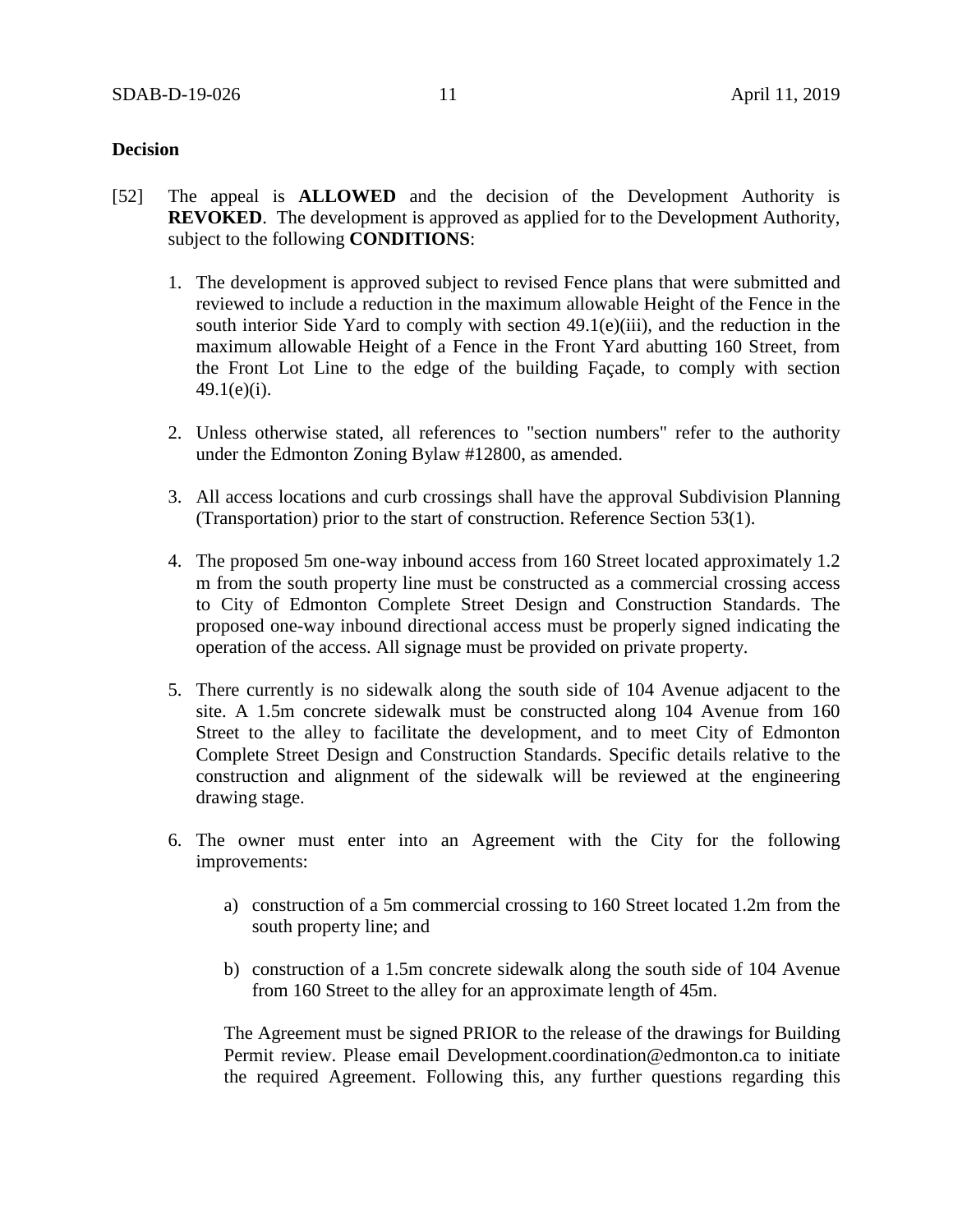Agreement may be directed to Esther Anderson (780-944-7773) of the Development Servicing Agreements Unit.

Once signed by the land owner, the Agreement must be returned to Development Servicing Agreements to the attention of Esther Anderson including an irrevocable Letter of Credit in the amount of \$45,500.00 to cover 100% of construction costs and 30% for engineering drawing approval. The owner is also required to have a Civil Engineer submit stamped engineering drawings for approval by Development Engineering and Drawing Review.

Upon engineering drawing approval, security will be reduced to 100% of the construction costs of \$35,000.00. The difference of \$10,500.00 shall be returned to the land owner.

The applicant must contact Loli Fernandez (780-944-7683) 48 hours prior to removal or construction within city road right-of-way.

- 7. The proposed 5m one-way outbound access to the alley is acceptable to Subdivision Planning. The proposed alley access must be properly signed indicating the operation of the access and all signage must be provided on private property. A Curb Crossing Permit is not required for alley access.
- 8. The underground driveway ramp must not exceed a slope of 10% for a minimum distance of 5m inside the property line and the ramp must be at grade at the property lines. The proposed ramp slope submitted by the applicant, as shown on the cross section, is acceptable to Subdivision Planning.
- 9. All parking stalls perpendicular to the alley must be a minimum length of 5.5m.
- 10. The proposed retaining walls bordering the underground driveway ramps must not exceed a height of 0.3m for a distance of 3m from the property line and no portion of the wall may encroach onto road right-of-way. The proposed railing above the retaining wall must be designed with open vertical pickets or glass to maintain adequate sightlines between the parkade ramp and alley to ensure vehicles can exit safely.
- 11. Permanent objects, including railings, concrete steps, planters etc. must NOT encroach into or over/under road right-of-way. All required landscaping for the development must be provided on site.
- 12. There is an existing power pole along 104 Avenue that may interfere with construction of the proposed sidewalk. The sidewalk must not conflict with the power pole. The applicant should contact Ron Hewitt (780-412-3128) of EPCOR Customer Engineering for more information. Should relocation of the pole/guywire be required, all costs associated with relocation must be borne by the owner/applicant.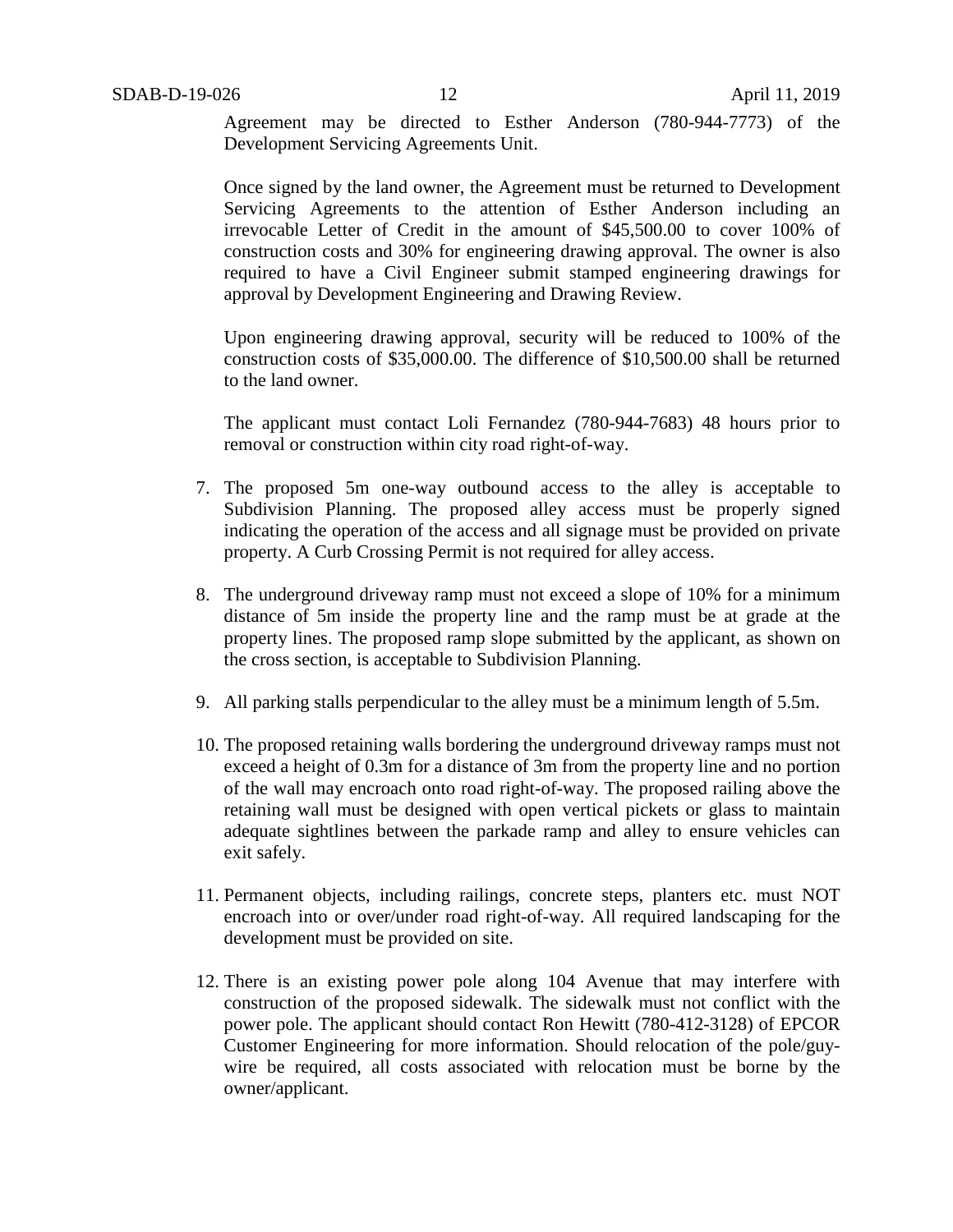- 13. The proposed connector sidewalks from the entrances of the subject site to tie into the public sidewalk are acceptable.
- 14. Garbage enclosures must be located entirely within private property and gates and/or doors of the garbage enclosure must not open or encroach into road rightof-way.
- 15. Any alley, sidewalk and/or boulevard damage occurring as a result of construction traffic must be restored to the satisfaction of Development Inspections, as per Section 15.5(f) of the Zoning Bylaw. All expenses incurred for repair are to be borne by the owner.

Subdivision Planning (Transportation) Advisements:

- 1. The applicant is advised that more than a 12% difference in the ramp slope may result in vehicles "bottoming out" at the break-over point.
- 2. There may be utilities within road right-of-way not specified that must be considered during construction. The owner/applicant is responsible for the location of all underground and above ground utilities and maintaining required clearances as specified by the utility companies. Alberta One-Call (1-800-242-3447) and Shaw Cable (1-866-344-7429; www.digshaw.ca) should be contacted at least two weeks prior to the work beginning to have utilities located. Any costs associated with relocations and/or removals shall be at the expense of the owner/applicant.
- 3. Any hoarding or construction taking place on road right-of-way requires an OSCAM (On-Street Construction and Maintenance) permit. OSCAM permit applications require Transportation Management Plan (TMP) information. The TMP must include:
	- the start/finish date of project;
	- accommodation of pedestrians and vehicles during construction;
	- confirmation of lay down area within legal road right of way if required;
	- and to confirm if crossing the sidewalk and/or boulevard is required to temporarily access the site.

It should be noted that the hoarding must not damage boulevard trees. The owner or Prime Contractor must apply for an OSCAM online at:

https://www.edmonton.ca/business\_economy/licences\_permits/oscam-permitrequest.aspx and,<https://www.edmonton.ca/documents/Construction> Safety.pdf;

PRIOR TO THE RELEASE OF DRAWINGS FOR BUILDING PERMIT REVIEW, the applicant or property owner shall pay a Sanitary Sewer Trunk Fund fee of \$4,744.00 (based on 2019 rates). All assessments are based upon information currently available to the City. The SSTF charges are quoted for the calendar year in which the development permit is granted. The final applicable rate is subject to change based on the year in which the payment is collected by the City of Edmonton.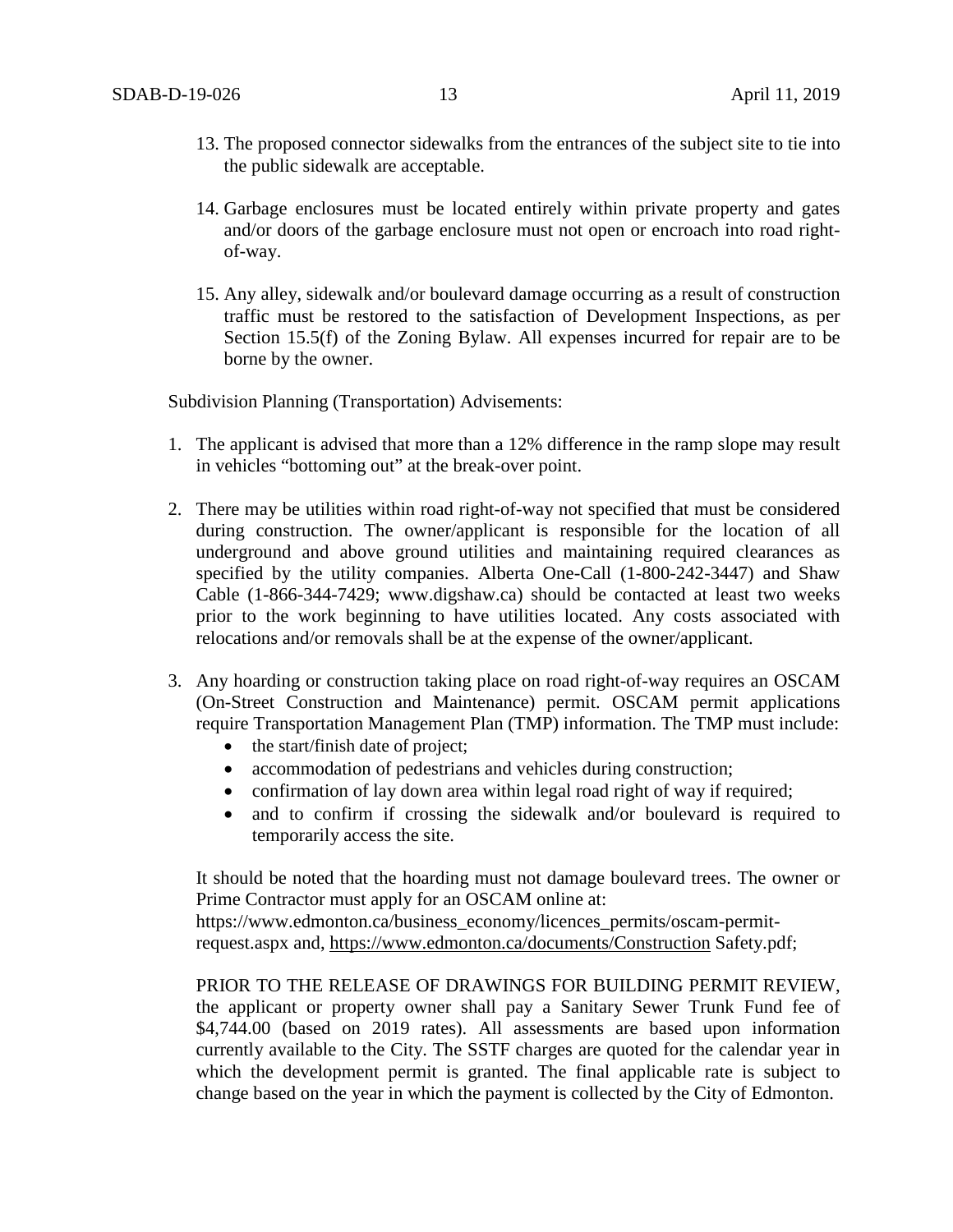PRIOR TO THE RELEASE OF DRAWINGS FOR BUILDING PERMIT REVIEW, the applicant or property owner shall pay a Development Permit Inspection Fee of \$518.00.

Landscaping shall be in accordance with the approved landscaping plan and Section 55 of the Zoning Bylaw, to the satisfaction of the Development Officer.

-- Any changes to an approved Landscape Plan require the approval of the Development Officer prior to the Landscaping being installed.

-- Landscaping shall be maintained in a healthy condition for a minimum of 24 months after the landscaping has been installed, to the satisfaction of the Development Officer.

-- A Guaranteed Landscaping Security shall be provided to the City of Edmonton at the time of Development Permit Inspection, to the satisfaction of the Development Officer.

NOTES:

1) Upon the first Development Permit Inspection and determination that landscape construction has been completed in compliance with the approved Landscape Plan, 20% of the approved Guaranteed Landscape Security shall be collected and retained for a period of 24 months from the date of first Development Permit Inspection.

2) Sites that are not completed or are not compliant with approved Landscape Plans at the first Development Permit Inspection, shall be required to submit a Security for incomplete work, up to and including the full value of the approved Guaranteed Landscape Security value.

The proposed visitor parking space shall be developer shall be clearly identified as visitor parking to the satisfaction of the Development Officer. Reference Section 54.2, Schedule 1A(1).

Exterior lighting shall be developed to provide a safe lit environment in accordance with Sections 51 and 58 and to the satisfaction of the Development Officer.

The off-street parking, loading and unloading (including aisles or driveways) shall be hardsurfaced, curbed, drained and maintained in accordance to Section 54(6).

All outdoor trash collection areas shall be located and screened to the satisfaction of the Development Officer in accordance with Sections 55(4)  $\&$  (5).

#### **Variances**

[53] In granting the development, the following variances to the *Edmonton Zoning Bylaw* (the *Bylaw*) are allowed: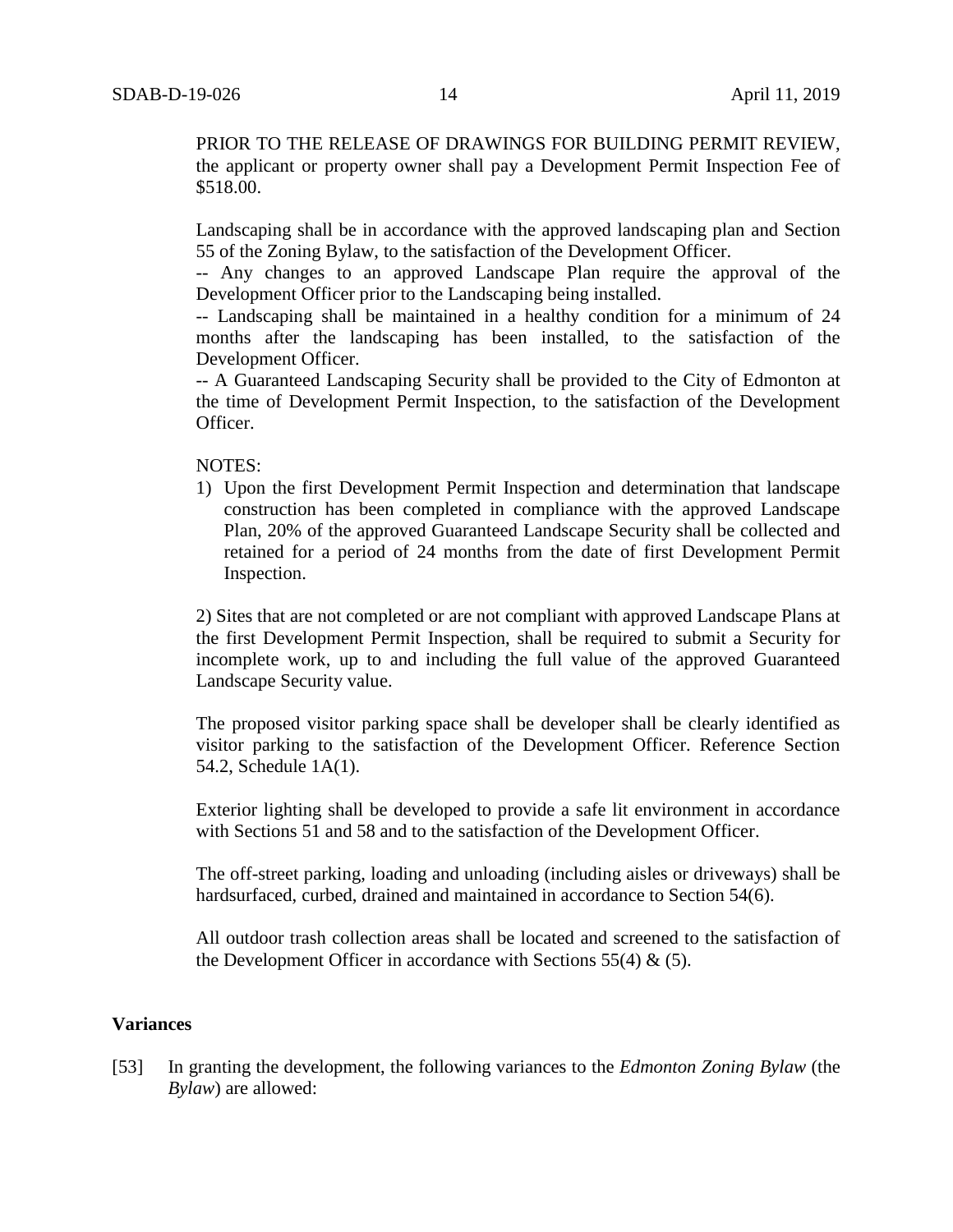- 1. The minimum Rear Setback pursuant to section 814.3(4) is waived.
- 2. The Driveway access requirement pursuant to section 815.3(17) is waived.
- 3. The minimum separation distance between the flanking Side Lot Line and the front Platform Structures pursuant to section 814.3(11) is waived.
- 4. The maximum projection of the Platform Structures from the south façade of the building pursuant to section 44.3(c) is waived.
- 5. The maximum Height of the Privacy Screens on the south Platform Structures pursuant to section 49.2(c) is waived.

### **Reasons for Decision**

- [54] The proposed development, Row Housing, is a Permitted Use in the (RF3) Small Scale Infill Development Zone (the "RF3 Zone").
- [55] Section 7.2(5) of the *Bylaw* defines Row Housing as:

development consisting of a building containing a row of three or more Principal Dwellings joined in whole or in part at the side only with none of these Dwellings being placed over another in whole or in part. Each principal Dwelling has separate, individual, and direct access to ground level. This Use does not include Stacked Row Housing or Blatchford Townhousing.

[56] Section 140.1 of the *Bylaw* states that the General Purpose of the RF3 Zone is:

to provide for Single Detached Housing and Semi-detached Housing while allowing small-scale conversion and infill redevelopment to buildings containing up to four principal Dwellings under certain conditions, including Secondary Suites and Garden Suites.

- [57] Although the proposed Row Housing development consisting of four Dwelling units is a Permitted Use in the RF3 Zone, the necessity to align the building east/west on the subject Site has resulted in a number of required variances to the development regulations which are the subject of this appeal.
- [58] The Board grants the required variances for the following reasons:
	- a) The proposed development complies with the maximum allowable Site Coverage requirements, the minimum Site Width and Site Depth requirements, the minimum Side Setback requirements, the maximum allowable Height requirements and the minimum Amenity Area requirements.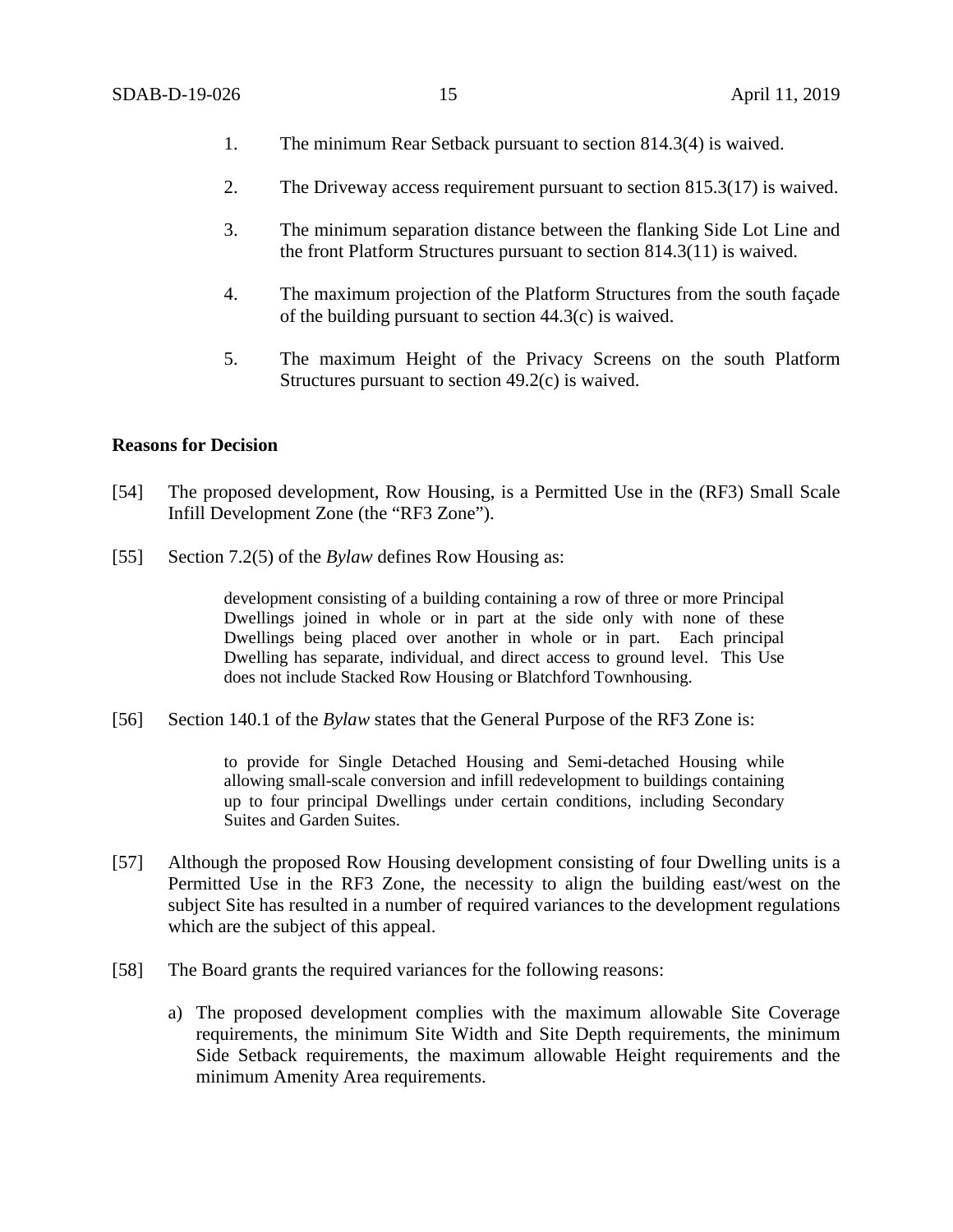#### SDAB-D-19-026 16 April 11, 2019

b) The Development Officer noted that the most significant variance for this development is the impact of the development regulation contained in section 814.3(4) of the Mature Neighbourhood Overlay that requires the minimum required Rear Setback to be 40 percent of the Site Depth. The proposed Rear Setback is 7.5 metres (16.4 percent of the Site Depth) and is deficient by 10.8 metres.

The Board agrees with the submission of the Appellant that it is unreasonable to apply this development regulation to a four Dwelling Row Housing development in the RF3 Zone as the orientation of the proposed development could be viewed as an unfair and ironic hardship on the developer because 18.3 metres of the eastern portion of the lot will be rendered undevelopable except for a single storey detached Garage.

This does not support the policies of the Jasper Place Area Redevelopment Plan to promote redevelopment, strong neighbourhood frontages, and multi-family housing.

- c) The Appellant has amended the plans during the application review process to address the Development Officer's concerns regarding the impact that this variance will have on the neighbour to the south. The number of habitable rooms on the south face of the proposed development have been reduced from eight to four, (50 percent of the bedrooms were relocated from the south face to the north face and were replaced with closets and bathroom facilities with higher, smaller windows). Privacy Screening will be erected on the rear Platform Structures and an extraordinary level of vegetative screening will be planted along the south lot line. The Board notes that the variance granted in the Rear Setback requirement along the south boundary of the Site will not be detrimental to the neighbour to the south as any overlook will occur over the detached Garage on that Site. The Board notes that the neighbour to the south has not objected to the proposed development.
- d) The proposed development complies with the proposed land uses for the Britannia Youngstown neighbourhood identified in the Jasper Place Area Redevelopment Plan. The site is located on 104 Avenue which has been identified as an area for the development of Active Edge Housing. The purpose of Active Edge Housing is to:

support a safe neighbourhood by focusing a variety of ground-oriented housing opportunities around parks and open spaces to increase overlook in these areas, and to create strong neighbourhood frontages along key community corridors and across from multi-family housing.

e) Section 814.3(17) requires vehicular access to be from the Lane when a Site abuts a Lane. The proposed Driveway providing vehicular access is located off of 160 Street as well as the Lane. The Board grants the required variance based on the recommendation of Transportation Services that it is, indeed, safer to provide vehicular access from 160 Street and have egress occur through the Lane. The proposed Driveway does not lead to a double car Garage that fronts onto 160 Street. The Driveway will provide vehicular access to Garages that are below grade. Therefore, it is in keeping with the intent of the Mature Neighbourhood Overlay to discourage the development of front attached Garages and Driveways and the need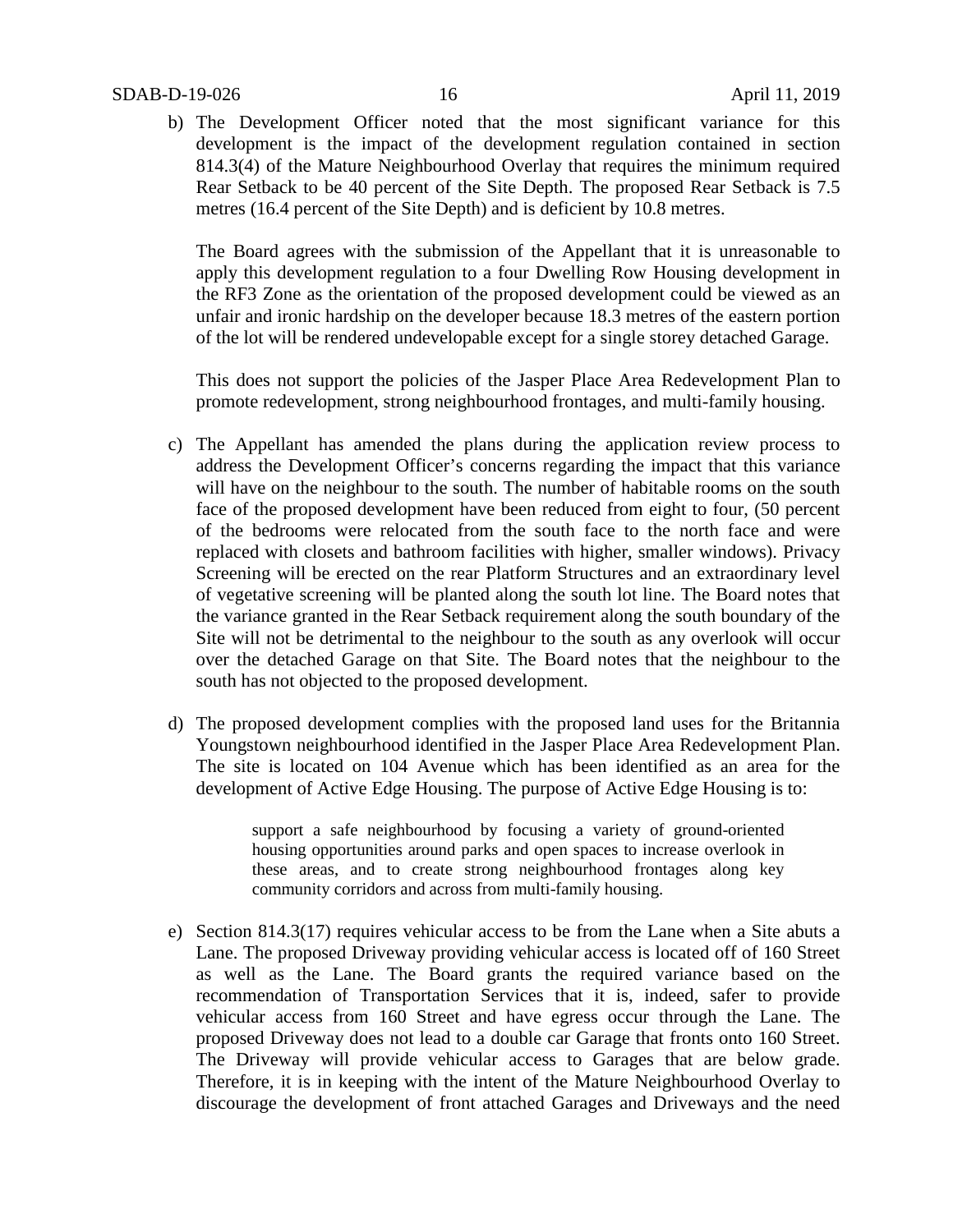for vehicles to back out over public sidewalks. In this case, providing egress through the Lane completely eliminates the need for vehicles to back out over the front sidewalk.

- f) Counsel for the Appellant identified a conflict of laws situation between the Mature Neighbourhood Overlay and the *Bylaw*. Accordingly, the Board accepts the submission of Counsel for the Appellant as it relates to the Court of Appeal decision*, Bridgeland Riverside Community Association. v. Calgary (City)*, 1982 ABCA 138 that determined that the variance powers of a Subdivision and Development Appeal Board cannot be sterilized by repeating a development regulation that can be varied in the land use bylaw in a statutory plan. In such a circumstance, the statutory plan has to be "read down" to the land use bylaw.
- g) The Development Officer did not specifically address the variance required pursuant to section 814.3(11) of the Mature Neighbourhood Overlay resulting from the fact that the proposed Platform Structures on the first storey of the Dwellings are located 0.5 metres from the flanking Side Lot Line along 104 Avenue instead of 1.5 metres. Based on a review of the plans, there is a wide boulevard existing between the property line and the street that will mitigate any negative impacts of allowing the Platform Structures to project further into the flanking Side Yard.
- h) Revised Fence plans were submitted to reduce the maximum Height of the Fence along the south Side Yard to 1.85 metres to comply with the requirements of section 49.1(e)(iii) of the *Bylaw*. The Height of the proposed Fence along the Front Yard abutting 160 Street has been reduced to 1.2 metres in a portion of the Front Yard to comply with section 49.1(e)(i). These revisions to the Fence Height are imposed as a condition of approval.
- i) The variance to allow an increase in the maximum allowable Height of a Privacy Screen constructed on a Platform Structure within a required Side Setback, pursuant to section 49.2(c) will mitigate the impact of the extension of the Platform Structures into the required Side Yard to provide more privacy protection for the lot to the south.
- j) The variances granted for the proposed Privacy Screening in combination with the extensive landscape treatment proposed on the south boundary of the subject Site will ensure that there is limited or no privacy impact on the property owner to the south who has not raised any objection to the proposed development.
- k) The Board accepts that the proposed design allows for the density sought by the RF3 Zone and provides all of the required parking on Site.
- [59] The Board notes that no one attended the hearing in opposition to the proposed development and that only one online response was received from an affected property owner who expressed general opposition to the development of Row Housing but did not object to the required variances.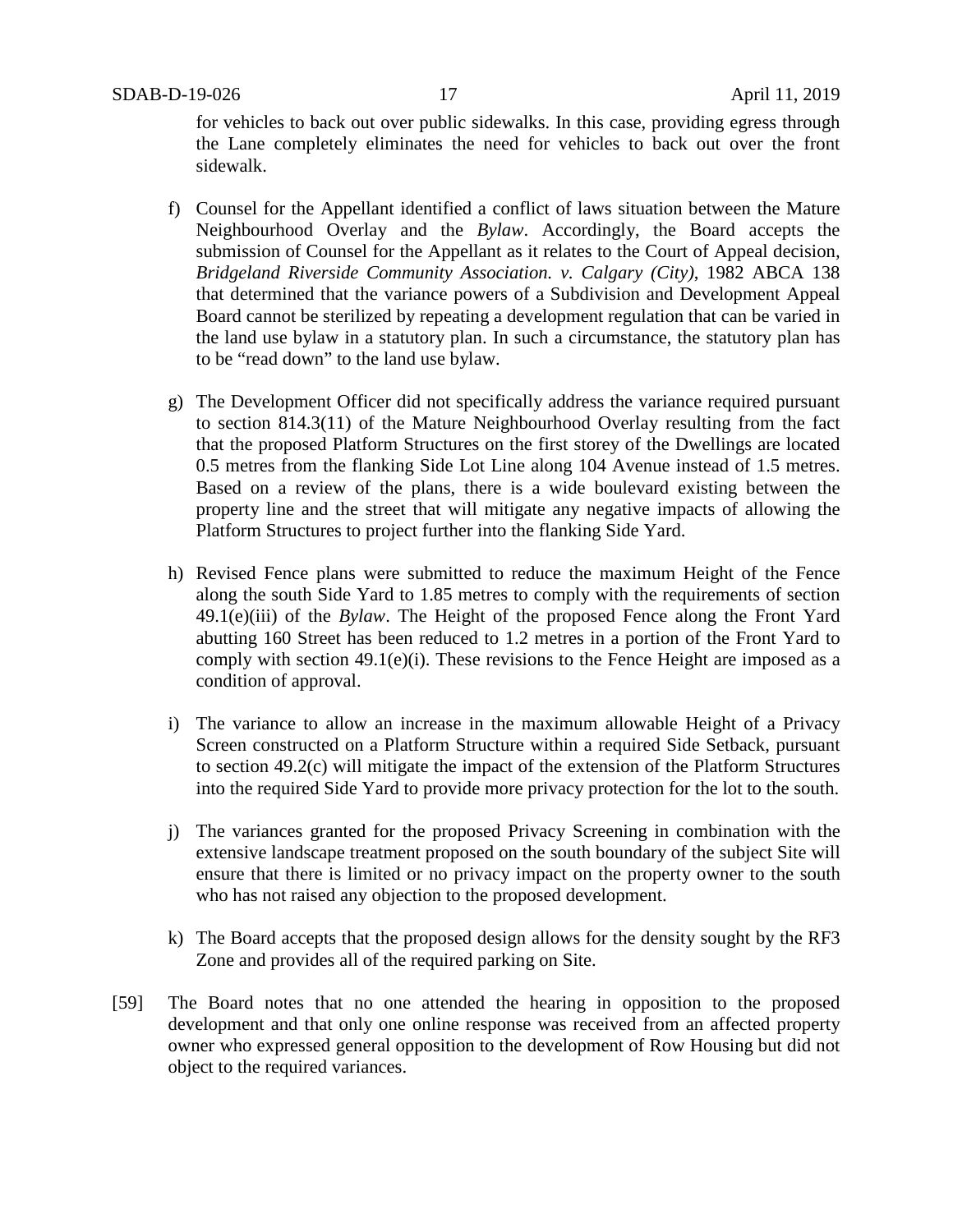SDAB-D-19-026 18 April 11, 2019

[60] Based on all of the foregoing, it is the opinion of the Board that the proposed development, with the conditions imposed and the variances granted, will not unduly interfere with the amenities of the neighbourhood nor materially interfere with or affect the use, enjoyment or value of neighbouring parcels of land.

> W. Tuttle, Presiding Officer Subdivision and Development Appeal Board

Board members in attendance: M. Young, A. Bolstad, J. Jones, R. Hobson

c.c. City of Edmonton, Development & Zoning Services, Attn: K. Bacon / H. Luke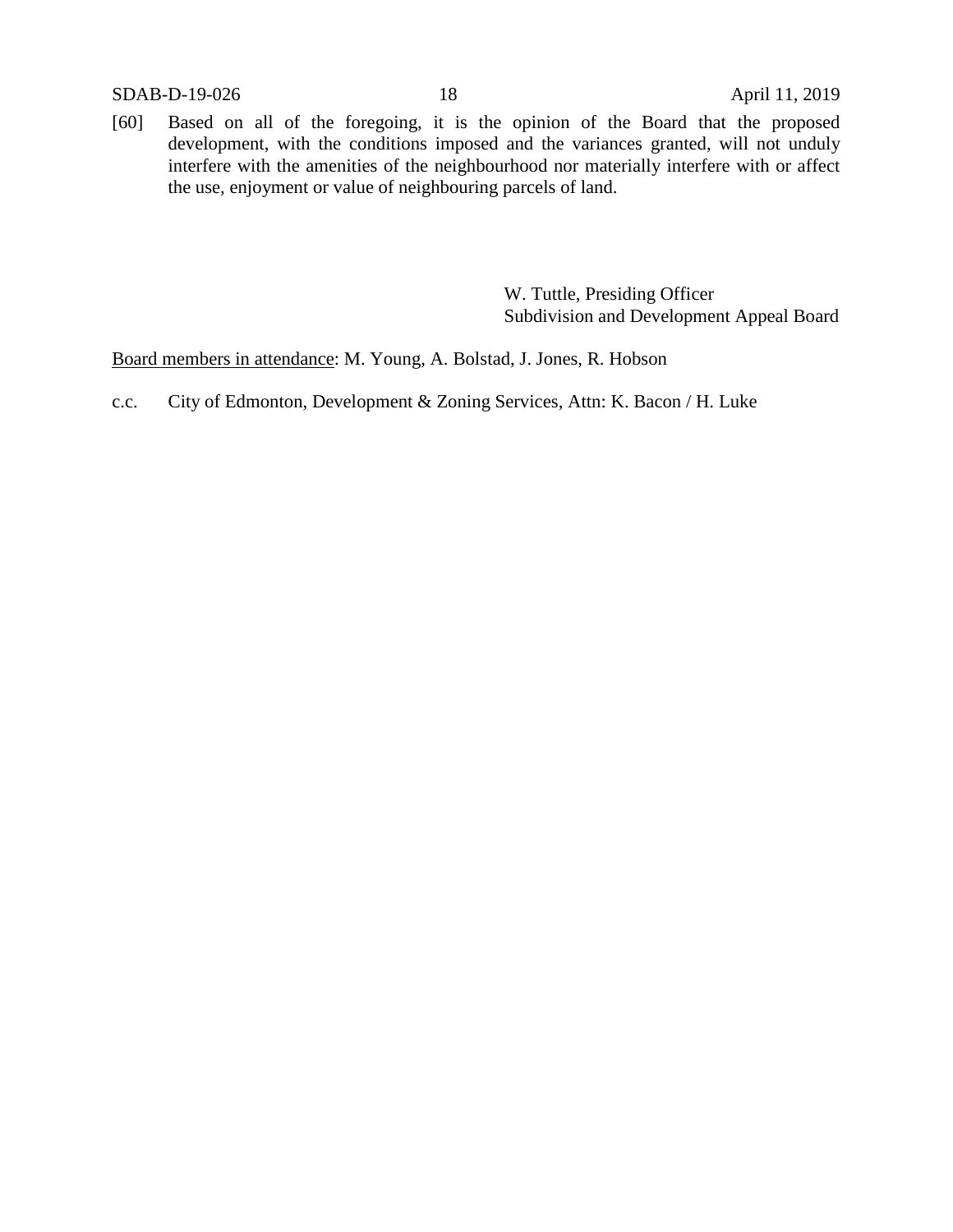### **Important Information for the Applicant/Appellant**

- 1. This is not a Building Permit. A Building Permit must be obtained separately from the Sustainable Development Department, located on the 2nd Floor, Edmonton Tower, 10111 – 104 Avenue NW, Edmonton, AB T5J 0J4.
- 2. Obtaining a Development Permit does not relieve you from complying with:
	- a) the requirements of the *Edmonton Zoning Bylaw*, insofar as those requirements have not been relaxed or varied by a decision of the Subdivision and Development Appeal Board,
	- b) the requirements of the *Alberta Safety Codes Act*,
	- c) the *Alberta Regulation 204/207 – Safety Codes Act – Permit Regulation*,
	- d) the requirements of any other appropriate federal, provincial or municipal legislation,
	- e) the conditions of any caveat, covenant, easement or other instrument affecting a building or land.
- 3. When an application for a Development Permit has been approved by the Subdivision and Development Appeal Board, it shall not be valid unless and until any conditions of approval, save those of a continuing nature, have been fulfilled.
- 4. A Development Permit will expire in accordance to the provisions of Section 22 of the *Edmonton Zoning Bylaw, Bylaw 12800*, as amended.
- 5. This decision may be appealed to the Alberta Court of Appeal on a question of law or jurisdiction under Section 688 of the *Municipal Government Act*, RSA 2000, c M-26. If the Subdivision and Development Appeal Board is served with notice of an application for leave to appeal its decision, such notice shall operate to suspend the Development Permit.
- 6. When a decision on a Development Permit application has been rendered by the Subdivision and Development Appeal Board, the enforcement of that decision is carried out by the Sustainable Development Department, located on the 2nd Floor, Edmonton Tower, 10111 – 104 Avenue NW, Edmonton, AB T5J 0J4.

*NOTE: The City of Edmonton does not conduct independent environmental checks of land within the City. If you are concerned about the stability of this property for any purpose, you should conduct your own tests and reviews. The City of Edmonton, when issuing a development permit, makes no representations and offers no warranties as to the suitability of the property for any purpose or as to the presence or absence of any environmental contaminants on the property.*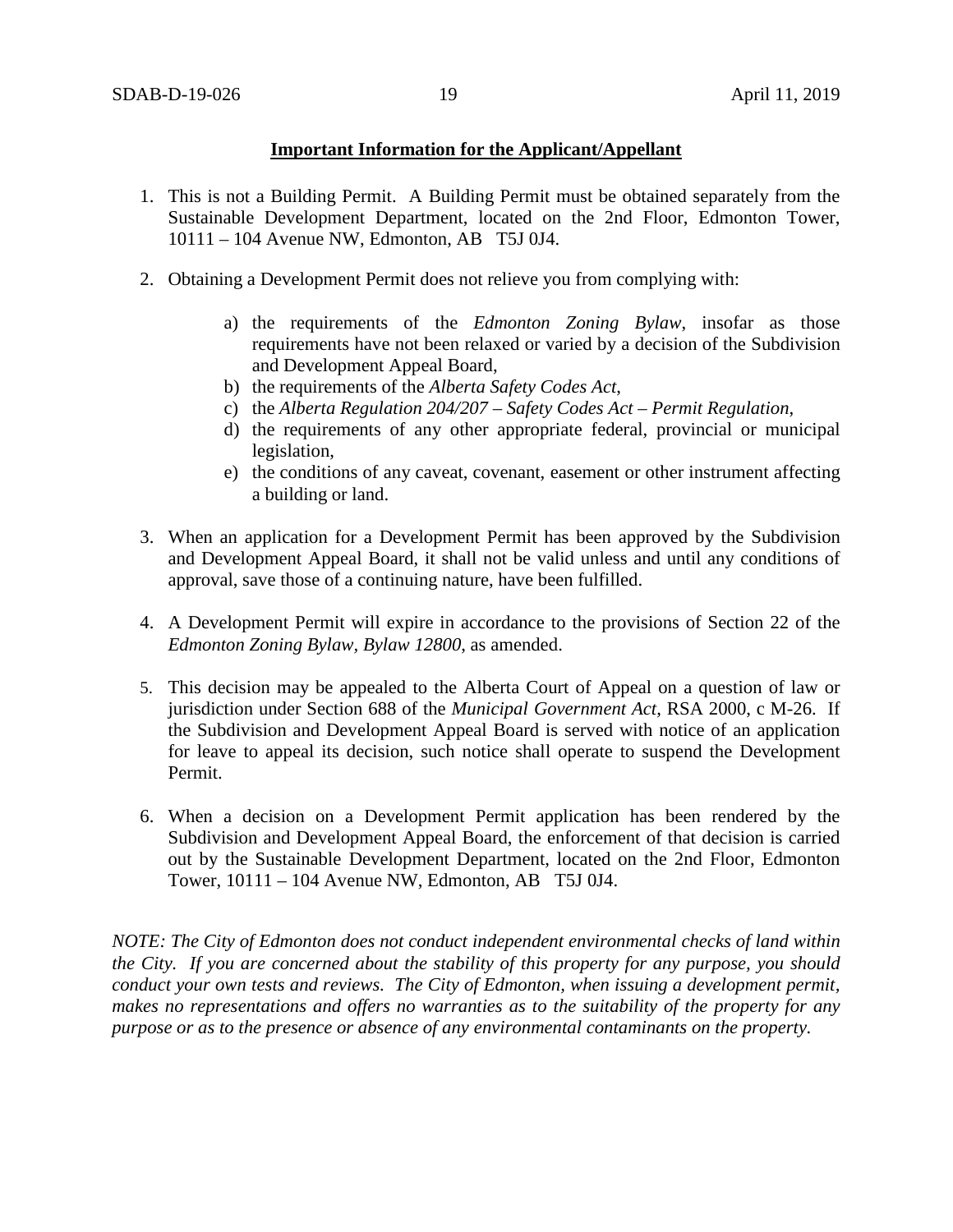

*10019 – 103 Avenue NW Edmonton, AB T5J 0G9 P: 780-496-6079 F: 780-577-3537 [sdab@edmonton.ca](mailto:sdab@edmonton.ca) edmontonsdab.ca*

March 27, 2019

### RE: Project No. 277937618-003, to Change the Use from Personal Service Shop to Restaurant (40.1 m2 Public Space) and to construct interior alterations. (Pizza Restaurant)

The Subdivision and Development Appeal Board made and passed the following motion on March 27, 2019:

"That the appeal hearing be postponed until April 17, 2019."

Reasons For Decision:

- 1. The Respondent did not appear and SDAB administration was not able to contact him.
- 2. This is the first postponement of this matter. The proposed development is currently not operating; therefore, there is no prejudice to the Appellant or any affected parties by granting the postponement.
- 3. The Appellant was present and agreed to the postponement.

The time and location of the hearing will be provided in future correspondence.

Should you require further information in this regard, please contact the Subdivision & Development Appeal Board Office at 780-496-6079.

Ms. W. Tuttle, Presiding Officer Subdivision and Development Appeal Board

cc: PM Property Holdings – J. Papay / K. Miller Development & Zoning Services – P. Adams / H. Luke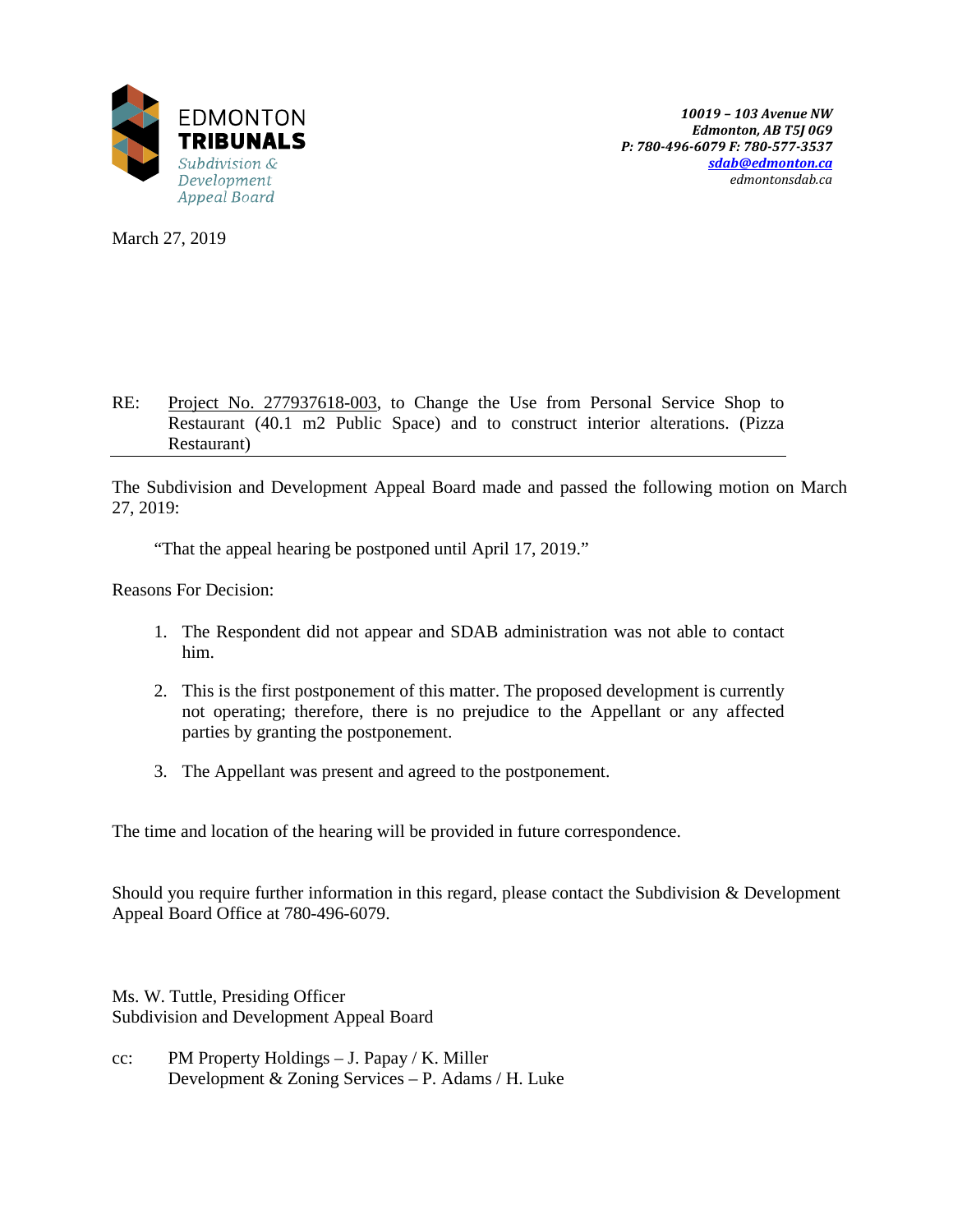

Date: April 11, 2019 Project Number: 301997306-001 File Number: SDAB-D-19-042

# **Notice of Decision**

[1] On March 27, 2019, the Subdivision and Development Appeal Board (the "Board") heard an appeal that was filed on **February 27, 2019**. The appeal concerned the decision of the Development Authority, issued on February 7, 2019, to approve the following development:

## **Operate a Major Home Based Business (Administration office and storage for general contractor - BERG BUILDERS), expires February 09, 2024.**

- [2] The subject property is on Plan 4999TR Blk 4 Lot 72, located at 8530 10 Avenue NW, within the (RF1) Single Detached Residential Zone.
- [3] The following documents were received prior to the hearing and form part of the record:
	- A copy of the approved Development Permit;
	- The Development Officer's written submission;
	- The Appellant's reasons for appeal;
	- The Respondent's written submission; and
	- One online response in support of the proposed development.

## **Preliminary Matters**

- [4] At the outset of the appeal hearing, the Presiding Officer confirmed with the parties in attendance that there was no opposition to the composition of the panel.
- [5] The Presiding Officer outlined how the hearing would be conducted, including the order of appearance of parties, and no opposition was noted.
- [6] The appeal was filed on time, in accordance with section 686 of the *Municipal Government Act*, RSA 2000, c M-26.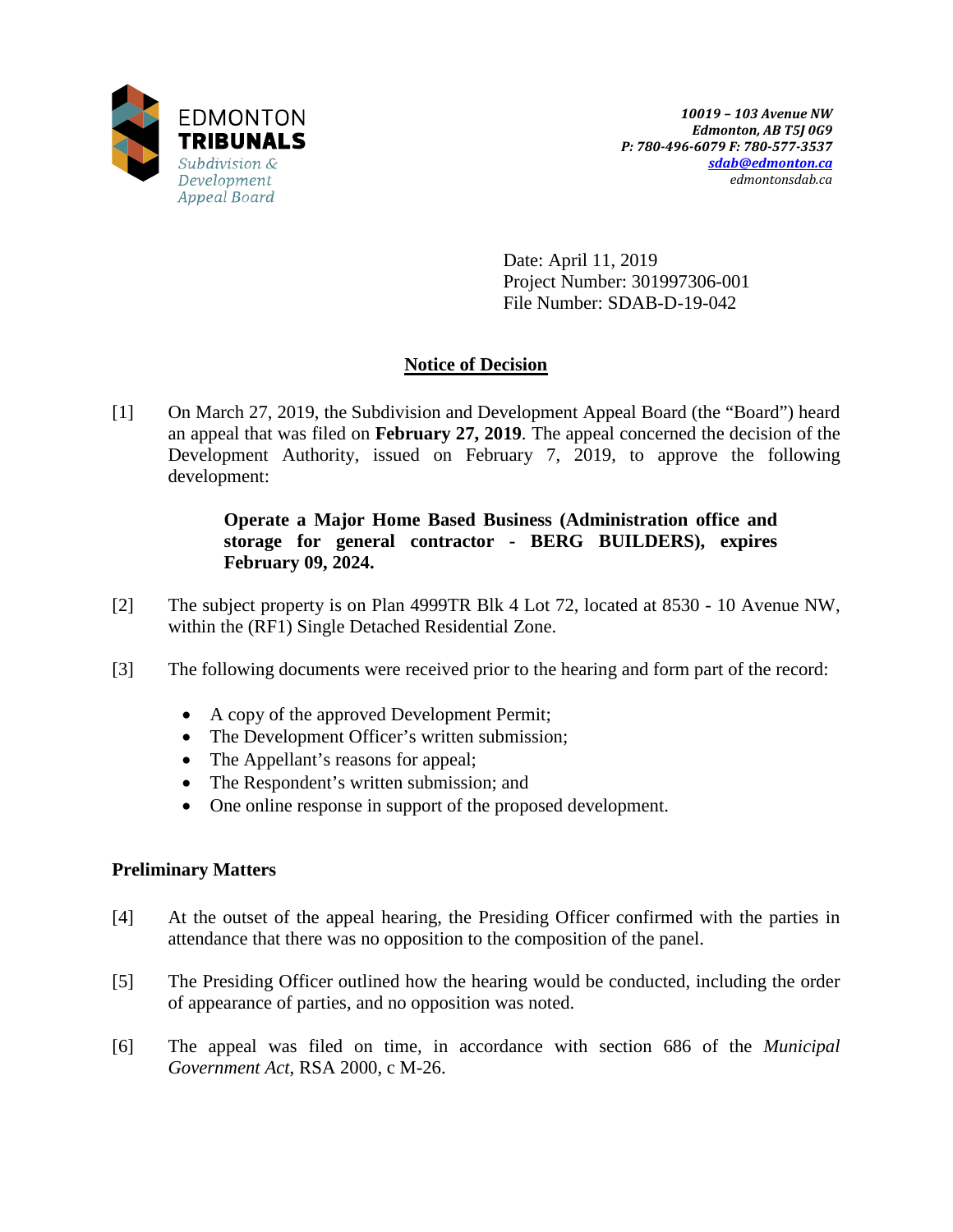### **Summary of Hearing**

- *i) Position of the Appellant, P. Kruczko*
- [7] The Appellant did not appear and SDAB administration was not able to contact him. The Board relied on the Appellant's reasons for appeal:

Discretionary Permit issued for garage warehouse on property which is located in an upscale family designated residential area RF1.

Although according to Mark Winget he states limited use this approval has been given to general contractor Berg Builders. However, there are many commercial sites available for storage. Berg Builders should do storage in commercial area. The cost is not excessive and by not allowing storage in garage it would not cause disruptions for families in this residential area.

The proposed development would affect the use, enjoyment and value of the neighbouring residential homes.

- *ii) Position of the Development Officer, M. Winget*
- [8] The Development Authority was not in attendance and the Board relied on Mr. Winget's written submission.
	- *iii) Position of the Respondent, J. Berg*
- [9] Mr. Berg was not able to attend the hearing and was represented by Mr. A. Chell.
- [10] Mr. Chell provided a detailed written submission including a letter of support from a neighbour directly across the street along with a series of photographs.
	- a) Mr. Berg's business is contained entirely within the residence and attached garage and is secondary to the residential use. There will be no business-related traffic, no outdoor storage of materials or equipment, and no non-residents using the site as a workplace. The proposed use will not change the residential character of the site.
	- b) The construction aspect of Mr. Berg's business is conducted at his job sites, not at his residence, and he commutes to those job sites using his vehicle. The aspects of his business operations that are conducted at his residence are administrative and contained entirely within the residence, aside from the occasional loading and unloading between the garage and his truck.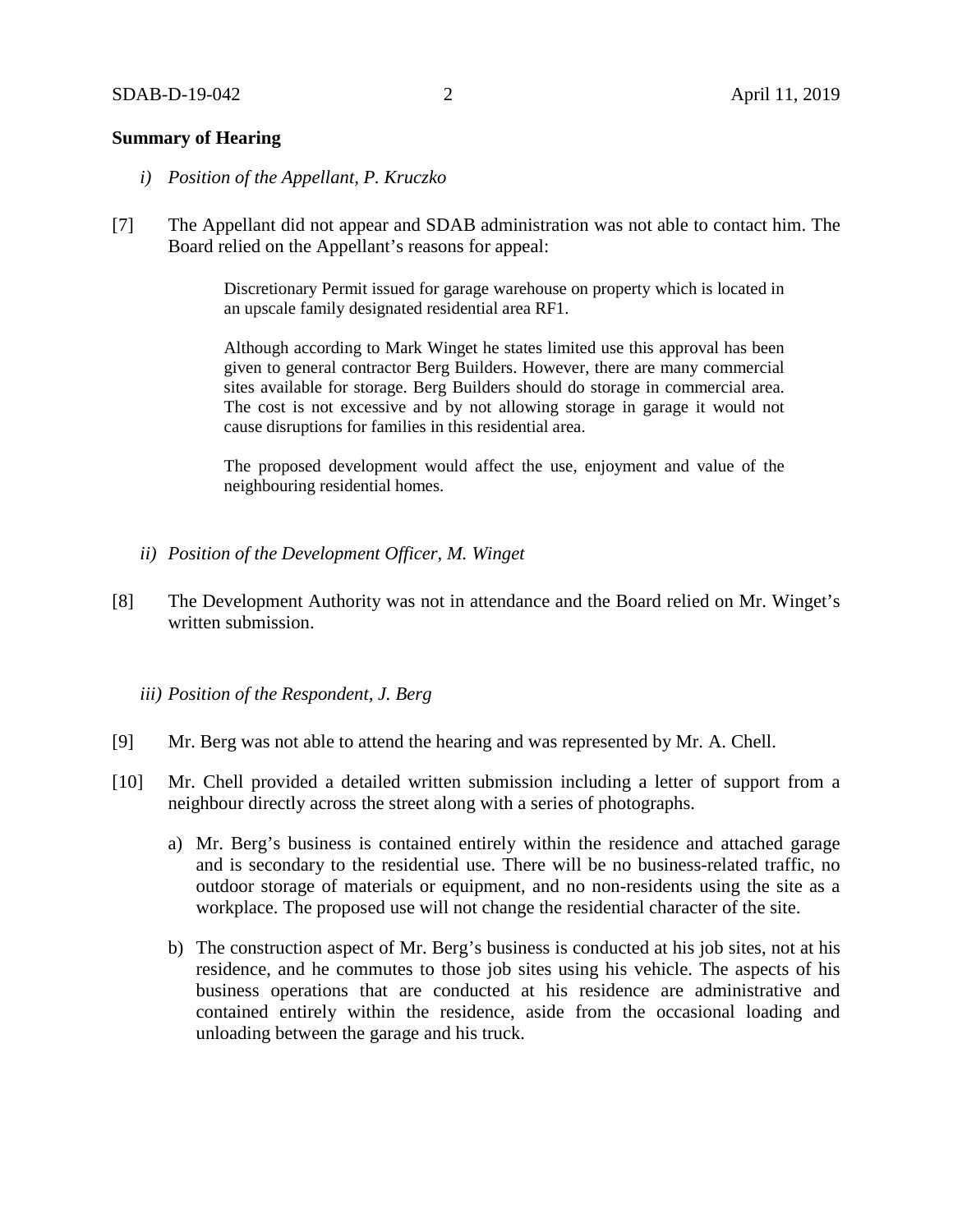c) The truck associated with the business is also used by Mr. Berg as his personal vehicle. As his business will generate no visits to his residence, a second parking space is not required.

### **Decision**

- [11] The appeal is **DENIED** and the decision of the Development Authority is **CONFIRMED**. The development is **GRANTED** as applied for to the Development Authority.
- [12] In granting the development the following variance to the *Edmonton Zoning Bylaw* (the *Bylaw*) is allowed:
	- a) The requirement for one parking space in addition to parking required for the principal Dwelling as per section 54.2, schedule 1(A)(8) is waived.

#### **Reasons for Decision**

- [13] A Major Home Based Business is a Discretionary Use in the (RF1) Single Detached Residential Zone. The proposed development meets the definition of a Major Home Based Business as per section 7.3(7) of the *Bylaw* and complies with all of the requirements listed in section 75 of the *Bylaw*.
- [14] The Appellant did not attend the hearing and SDAB administration was not able to contact him. The Board decided to proceed with the appeal as scheduled and relied on the Appellant's reasons for appeal and on the detailed submission from Mr. Chell, the Respondent's representative.
- [15] There will be no business-related traffic, no outdoor storage of materials or equipment, and no non-residents using the site as a workplace. The proposed use will not change the residential character of the site.
- [16] The variance to the required parking was granted as there would be no staff or client visits to the business; thus parking would be limited to the same vehicle that Mr. Berg would be using without the home based business. Insufficient parking was not stated as a reason for appeal.
- [17] Written support of the proposed development was received from a neighbour directly across the street and from the directly abutting neighbour to the west. No letters of opposition were received and no one appeared at the hearing to oppose the development.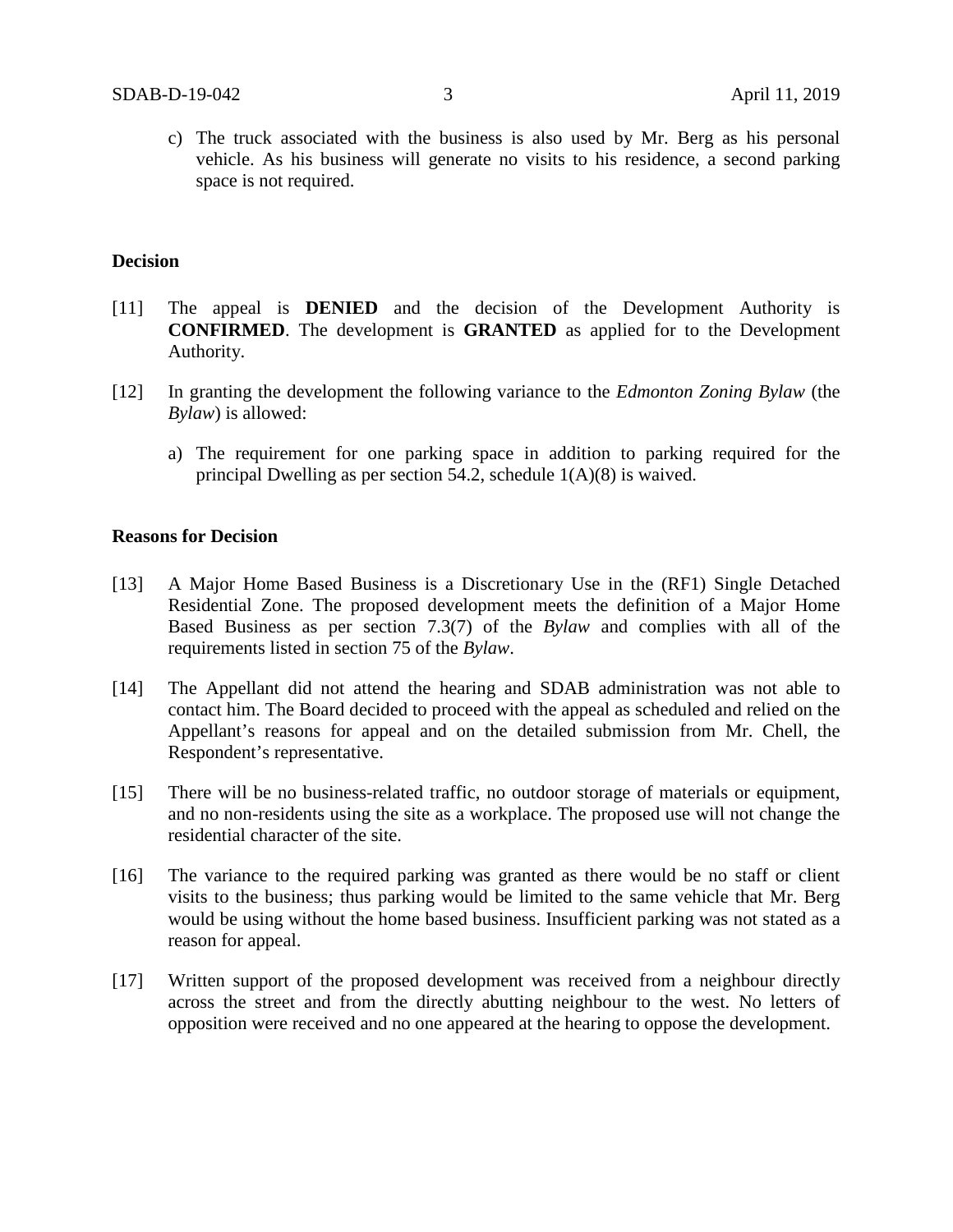[18] The Board finds that the proposed development is reasonably compatible with the surrounding neighbourhood and will not unduly interfere with the amenities of the neighbourhood nor materially interfere with or affect the use, enjoyment or value of neighbouring parcels of land.

> W. Tuttle, Presiding Officer Subdivision and Development Appeal Board

Board Members in Attendance M. Young, A. Bolstad, R. Hobson, J. Jones

cc: P. Kruczko Development & Zoning Services – M. Winget / A. Wen